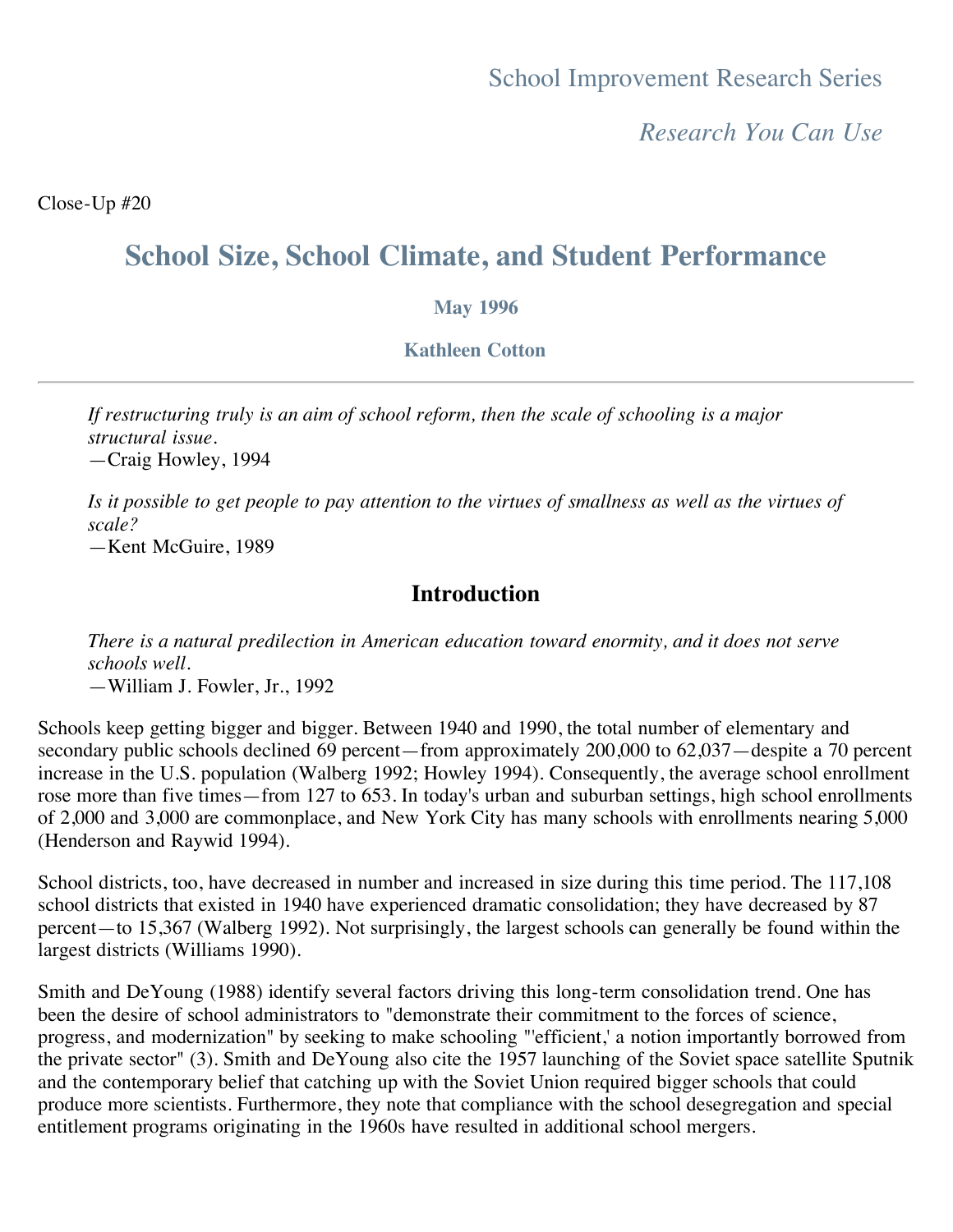Smith and DeYoung and many others note that James Conant's 1959 book, The American High School Today, greatly accelerated the momentum of the school consolidation movement (Pittman and Haughwout 1987; Stockard and Mayberry 1992; Walberg 1992; Williams 1990). Conant argued that, in order to be cost effective and to offer a sufficiently large and varied curriculum, a secondary school had to have at least 100 students in its graduating class. Conant claimed that the small high school was the number-one problem in education, and that its elimination should be a top priority  $(37-38)$ .<sup>[1](file:///Users/jeffginger/Desktop/c020.html#one)</sup>

The push for school and district consolidation continues into the present (Schoggen and Schoggen 1988). That is unfortunate because, as the balance of this report documents, research has repeatedly found small schools to be superior to large schools on most measures and equal to them on the rest. This holds true for both elementary and secondary students of all ability levels and in all kinds of settings.<sup>[2](file:///Users/jeffginger/Desktop/c020.html#two)</sup>

## **The Research Base**

## **What the Research is About**

I reviewed 103 documents which identify a relationship between school size and some aspect(s) of schooling. Because several of the reviews cover the same research studies, and some of the studies are reported in more than one article, I deleted the redundant materials from my analysis and placed them, along with the non-research articles, in the General References section of the annotated bibliography. I retained 69 documents—49 primary sources (studies and evaluations), 14 secondary sources (reviews and syntheses), and six documents that report both reviews and studies. These form the basis of my analysis and are cited in the Key References section.

Forty of the key documents are concerned with secondary students, five with elementary students, nineteen with students at both levels, and ten with school staff as well as (or instead of) student populations. Fortynine of the reports cite the effects of school size, nine look at outcomes produced by alternative schools, and eleven examine the effects of school-within-a-school (SWAS) arrangements.

Researchers and reviewers have investigated the effects of school and unit size on many student performance, attitude, and behavior measures. These include:

- Achievement 31 documents
- Attitudes (toward school or particular school subjects) 19
- Social behavior problems (discipline problems, vandalism, drugs/alcohol, etc.) 14
- Levels of extracurricular participation 17
- Feelings of belongingness vs. alienation 6
- Interpersonal relations with other students and school staff 14
- Attendance 16
- Dropout rate 10
- Self-concept (academic and general) 9
- College-related variables (acceptance, completion, etc.) 6

In addition, [1](file:///Users/jeffginger/Desktop/c020.html#one)2 of the reports address teachers<sup>1</sup> attitudes and collaboration, 10 concern the quality of the curriculum, and 11 focus on schooling costs. Many of the reports are concerned with more than one outcome area.

## **What is Meant by "Large" and "Small" Schools**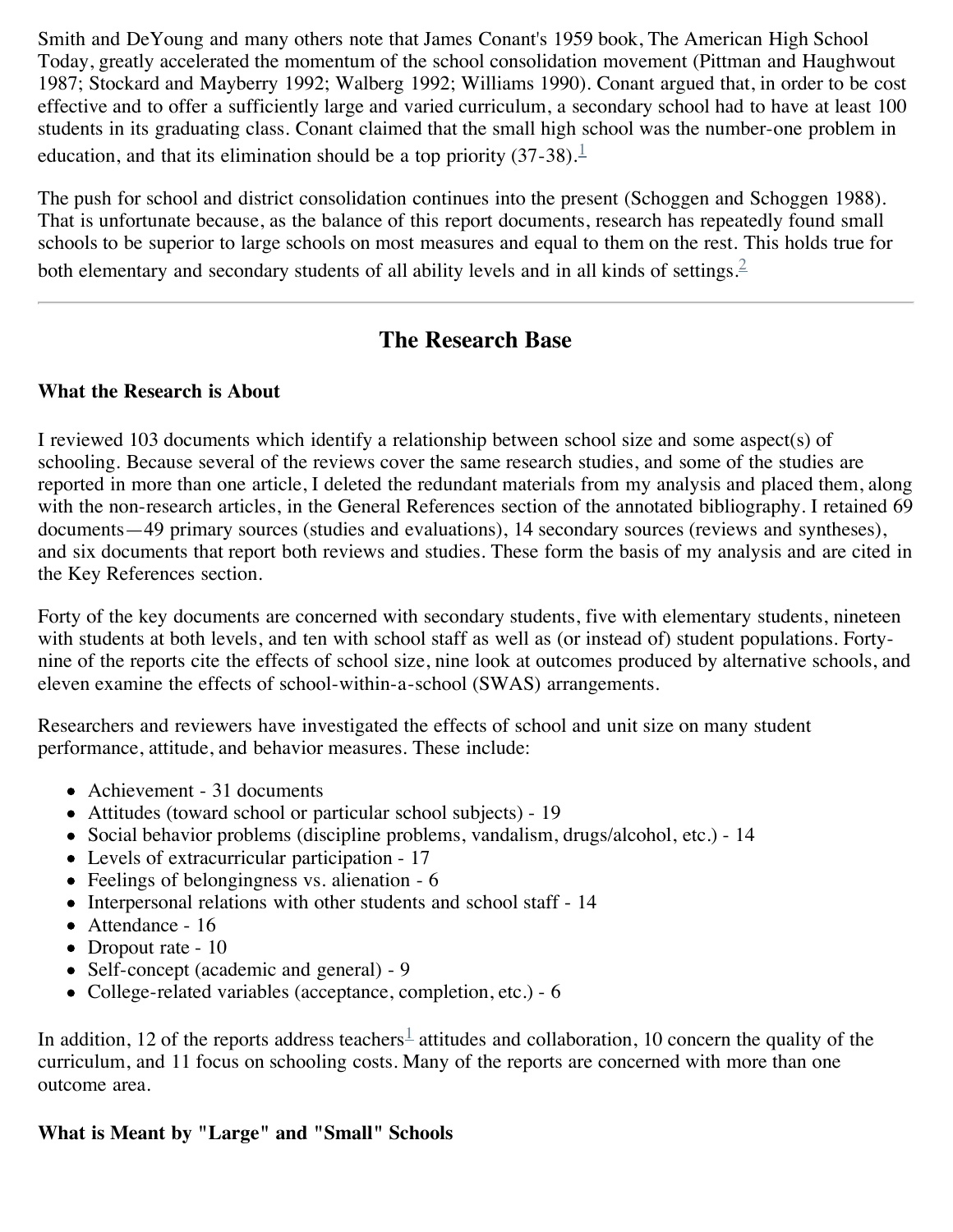*There is no clear agreement on the dividing line between small and large schools.* —Davant T. Williams, 1990

"One might note that the term 'small school' has no concrete numerical limits," write Green and Stevens (1988, 11). One certainly might. In the first place, of the 69 key reports, only 27 mention any numbers at all in their analyses of large versus small schools. In the second place, the upward limit for a "small" school in those 27 documents ranges from 200 to 1,000 students; and the range for a "large" school is 300 to 5,000 students. Williams, however, writes that,

On average, the research indicates that an effective size for an elementary school is in the range of 300-400 students and that 400-800 students is appropriate for a secondary school (7-8).

While many researchers argue that no school should be larger than 400 or 500 students, I use Williams's numbers in this report, since my own sense of the research is very similar to his.

## **Research Findings**

"Professional faith in the virtues of larger schools persisted, virtually unchallenged, at least through the mid-1960s," writes Howley (1989, 3). The challenges began with Roger Barker and Paul Gump's 1964 book, *Big School, Small School: High School Size and Student Behavior*. Barker and Gump's research revealed that both the number and the variety of extracurricular activities in which students participate are significantly higher in small schools than in large ones. The small-school student was also more likely to hold important positions in the activities in which he or she participated and to derive greater satisfaction from participating. Although there is no conscious intent to deny participation opportunities to many students, large high schools nevertheless have this effect, leading Barker and Gump to conclude that small schools are best and that the supposed superiorities of large schools are "illusions" (195).<sup>[3](file:///Users/jeffginger/Desktop/c020.html#three)</sup>

In the more than 30 years since Barker and Gump published their research, many other investigators have challenged the assumption that bigger schools are better schools. Their findings are presented in the sections that follow. Findings from the research on school-within-a-school plans are presented in a separate section following the school size findings.

## **Quality of the Curriculum**

*It does not follow necessarily that more opportunities exist in larger schools.* —Kent McGuire, 1989

Many educators past and present have argued for large schools on grounds of curriculum quality. Following James Conant's original line of reasoning, they argue that larger schools can offer more numerous and more varied curricular offerings than small schools can. Therefore, goes the argument, operating small schools with more limited curricula is unfair to the students who attend them.

While this has a certain common sense appeal, examination of the research reveals that there simply is no reliable relationship between school size and curriculum quality (Fowler and Walberg 1991; Gregory 1992; Howley 1994, 1996; McGuire 1989; Melnick, et al. 1986; Monk 1987, 1992; Monk and Haller 1993; Nachtigal 1992; Pittman and Haughwout 1987; Rogers 1987; Williams 1990). For one thing, researchers have found that "it takes a lot of bigness to add a little variety"—that is, "on the average a 100% increase in enrollment yields only a 17% increase in variety of offerings" (Pittman and Haughwout, 337). Moreover, "[t]he strength of the relationship between school size and curricular offerings diminishes as schools become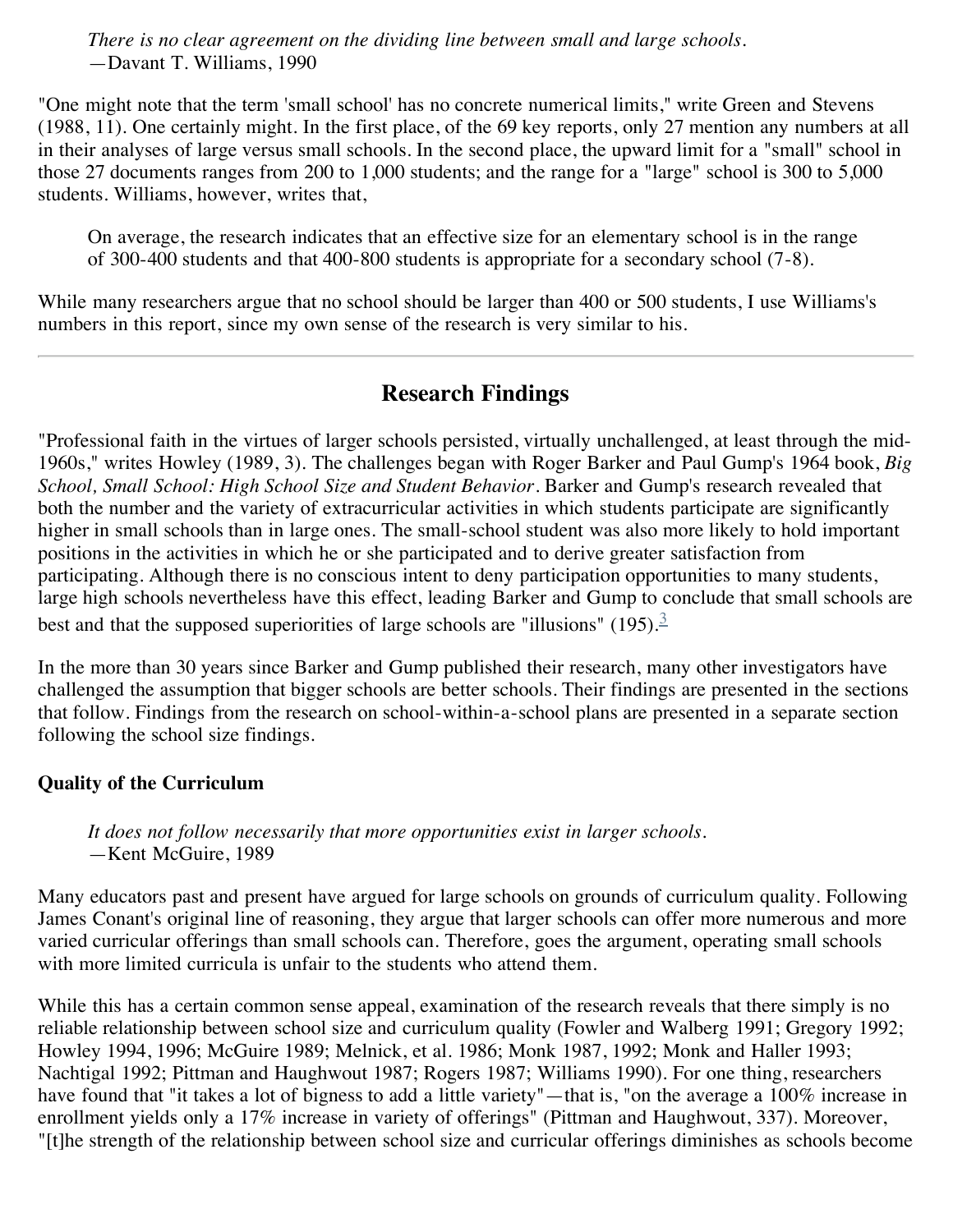larger. Increases in the size of very small schools are associated with greater curricular gains than increases in the size of larger schools" (Monk 1992).

For another thing, researchers have found that the allegedly richer curriculum that larger schools are able to support tend to be made up, not of higher-level courses in, say, math or foreign languages, but rather of additional introductory courses in non-core areas. For still another, investigators have found that only five to twelve percent of the students in large schools avail themselves of the extra courses these schools typically offer (McGuire 1989; Monk 1992; Rogers 1987).

Finally, Monk, in his 1987 study of the size-curriculum relationship, concludes that, "it is possible to offer at the 400 pupil level a curriculum that compares quite favorably in terms of breadth and depth with curriculums offered in much larger settings" (27).

Beyond these findings, the development and use of distance learning and other technologies in isolated settings is increasing and can be expected to further ameliorate curriculum inequalities.

## **Cost-Effectiveness**

*Small high schools cost more money only if one tries to maintain the big-school infrastructure....* —Thomas B. Gregory, 1992

Some educators and legislators have also argued that large schools are more cost-effective. Again, a closer look reveals that this is not necessarily true. Researchers have found that the relationship between size and costs varies depending on individual school circumstances (Gregory 1992; Howley 1996; McKenzie 1983; Melnick, et al. 1986; Nachtigal 1992; Robertson 1995; Rogers 1987; Walberg 1992; Williams 1990). Many small schools are operated very economically, while many large ones have exorbitant per-pupil costs.

McKenzie (1983) argues that many analyses of the school size-cost relationship are simplistic and do not yield useful information. He then provides a mathematical depiction of that relationship, which shows that it is U-shaped; that is, average per-pupil costs do decline up to a point as enrollment increases, reach a minimum, and then rise with further school growth. Researchers (e.g., Gregory 1992, Robertson 1995) claim that the large staff needed to manage and control large numbers of students accounts for this upturn in costs as schools become larger and larger.

Following an examination of both the curriculum quality and cost-effectiveness issues, Gregory (1992) writes,

The perceived limitations in the program that small high schools can deliver and their presumed high cost regularly have been cited as justifications for our steady march toward giantism. The research convincingly stamps both of these views as misconceptions (10).

## **Academic Achievement**

*Size-achievement relationship is not clear, though some research indicates smaller schools facilitate higher achievement.* — Alan M. Burke, 1987

About half the student achievement research finds no difference between the achievement levels of students in large and small schools, including small alternative schools (Burke 1987; Caldas 1987; Edington and Gardner 1984; Fowler 1995; Gregory 1992; Haller, Monk, and Tien 1993; Howley 1996; Huang and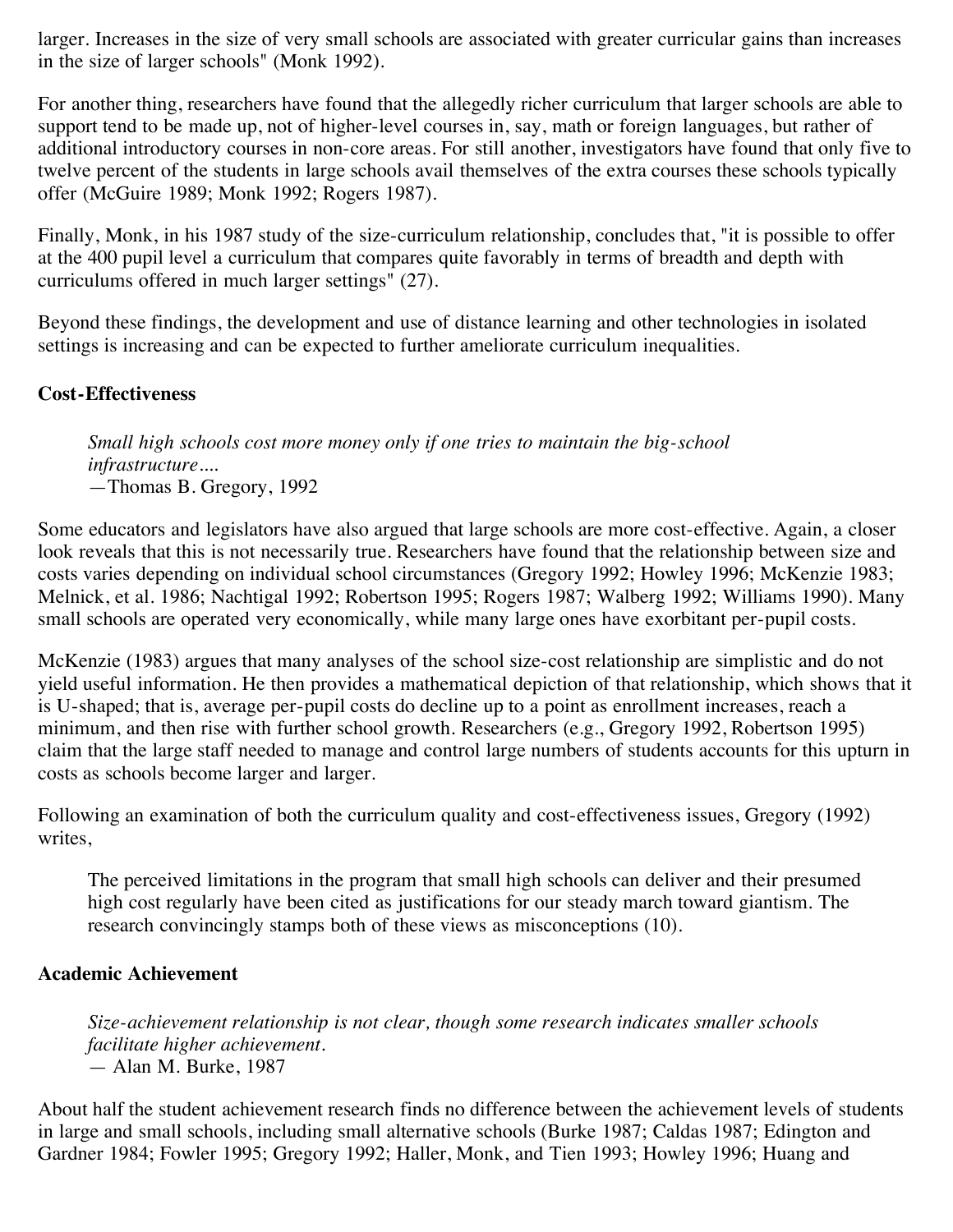Howley 1993; McGuire 1989; Melnick, et al. 1986; Smith and DeYoung 1988; Stockard and Mayberry 1992; Walberg 1992; Way 1985). The other half finds student achievement in small schools to be superior to that in large schools (Bates 1993; Eberts, Kehoe, and Stone 1982; Eichenstein 1994; Fowler and Walberg 1991; Kershaw and Blank 1993; Miller, Ellsworth, and Howell 1986; Robinson-Lewis 1991; Walberg 1992). None of the research finds large schools superior to small schools in their achievement effects. Consequently, we may safely say that student achievement in small schools is at least equal—and often superior—to student achievement in large schools. Achievement measures used in the research include school grades, test scores, honor roll membership, subject-area achievement, and assessment of higher-order thinking skills.

In reporting these conclusions, researchers are careful to point out that these results are found even when variables other than size—student attributes, staff characteristics, time-on-task, etc.—are held constant (Eberts, Kehoe, and Stone 1982, 27; Fowler and Walberg 1992). Since many small schools are rural schools, investigators have also wondered if it might be the ruralness—rather than the smallness—of these schools that is beneficial to students; research shows that smallness is beneficial, regardless of the setting of the small school (Stockard and Mayberry 1992; Walberg 1992). Walberg writes,

...even discounting the positive effects of rural location, smaller high schools yielded greater achievement and years of attained education after high school. Thus, smaller schools showed long-range effects independent of rural advantages (10).

Finally, whereas the research finds that small schools produce equal or superior achievement for students in general, the effects of small schools on the achievement of ethnic minority students and students of low socioeconomic status are the most positive of all (Berlin and Cienkus 1989; Eberts, Kehoe, and Stone 1982; Fowler 1995; Friedkin and Necochea 1988; Howley 1994, 1995; Huang and Howley 1993; Jewell 1989; Miller, Ellsworth, and Howell 1986; Rutter 1988; Stockard and Mayberry 1992). To put this a little differently, these researchers have found that large schools have a more negative impact on minority and low-SES students than on students in general. I will return to this point in a later discussion about school size as an equity issue.

## **Student Attitudes**

*Students in a small high school experience...an increasingly more positive attitude toward school.* 

— Thomas B. Gregory and Gerald R. Smith, 1987

Considerable research effort has been expended studying the relative effects of large and small schools on student attitudes toward school in general and toward particular school subjects. The research on student attitudes overwhelmingly favors small schools over large ones (Aptekar 1983; Bates 1993; Edington and Gardner 1984; Fowler 1995; Fowler and Walberg 1991; Gregory 1992; Gregory and Smith 1983, 1987; Howley 1994, 1996; Kershaw and Blank 1993; Miller, Ellsworth, and Howell 1986; Rutter 1988; Smith and DeYoung 1988; Smith, Gregory, and Pugh 1981; Walberg 1992). As with achievement, the research indicates that the attitudes of low-SES and minority students are especially sensitive to school size and benefit greatly from attending small schools.

#### **Social Behavior**

*Behavior problems are so much greater in larger schools that any possible virtue of larger size is canceled out by the difficulties of maintaining an orderly learning environment.* — Jean Stockard and Maralee Mayberry, 1992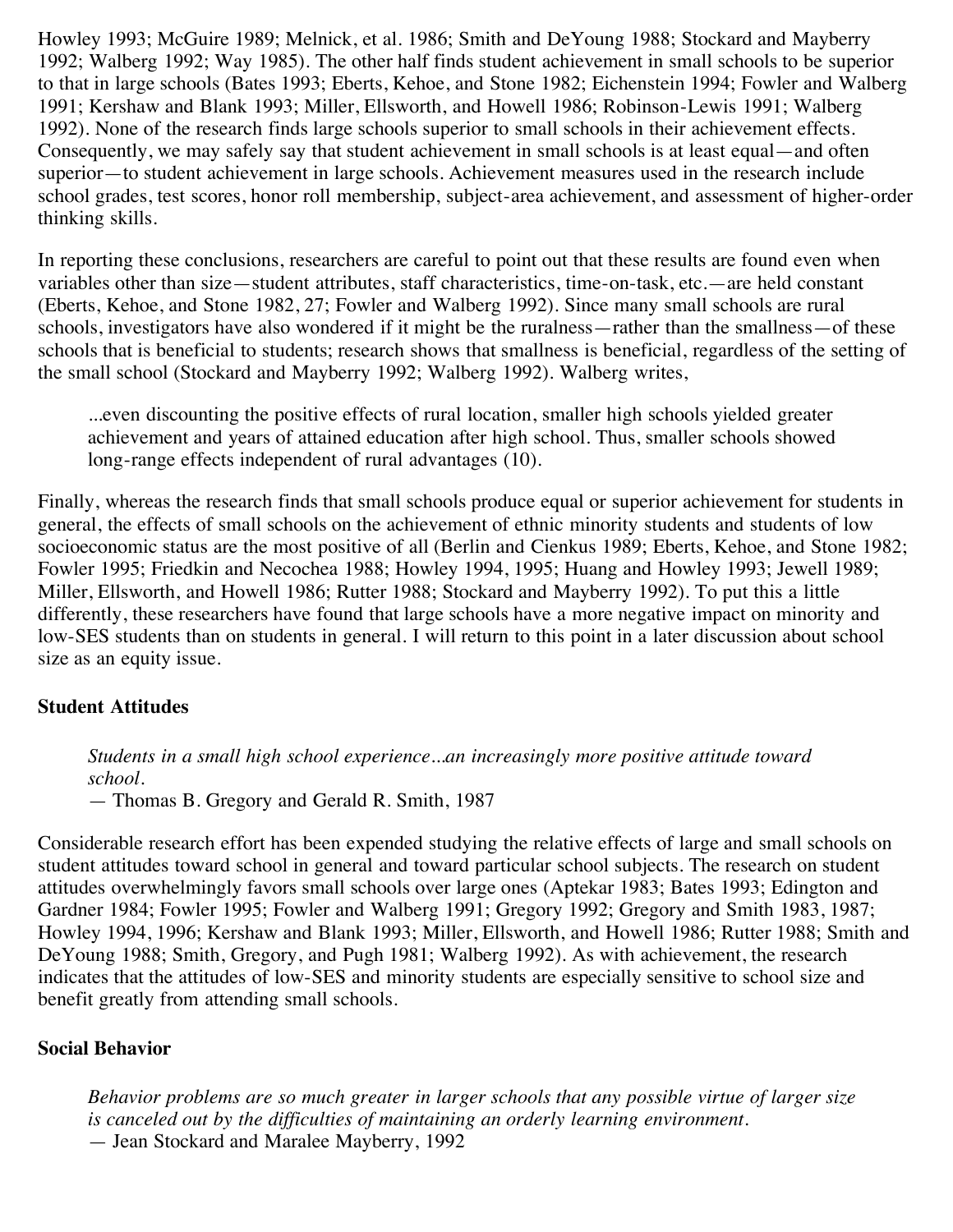The research linking school size to social behavior has investigated everything from truancy and classroom disruption to vandalism, aggressive behavior, theft, substance abuse, and gang participation. This research shows that small schools have lower incidences of negative social behavior, however measured, than do large schools (Burke 1987; Duke and Perry 1978; Gottfredson 1985; Gregory 1992; Kershaw and Blank 1993; Rutter 1988; Stockard and Mayberry 1992). The social behavior of ethnic minority and low-SES students is even more positively impacted by small schools than that of other students.

## **Extracurricular Participation**

*Small schools allow greater student participation in extracurricular activities.* —James M. Kearney, 1994

As Barker and Gump first noted in their 1964 study, levels of extracurricular participation are significantly higher in small schools than in large ones (Burke 1987; Cawelti 1993; Foster and Martinez 1985; Fowler 1995; Fowler and Walberg 1991; Grabe 1981; Hamilton 1993; Holland and Andre 1991; Howley 1996; Kershaw and Blank 1993; Pittman and Haughwout 1987; Rogers 1987; Schoggen and Schoggen 1988; Smith and DeYoung 1988; Stockard and Mayberry 1992; Walberg 1992). These researchers have also found that students in small schools are involved in a greater variety of activities and that they derive more satisfaction from their participation than students in large schools. According to Hamilton's research,

Students in the large schools were more polarized, with a group of active participants at one end of the continuum and a large group of students who did not participate in any extracurricular activities at the other. In the small schools there were few students who did not participate in anything (70).

In addition, at the conclusion of their large-scale 1988 study, Schoggen and Schoggen report that, although large schools offer more varied activities,

...the average large school student does not utilize these opportunities. Although the small school does not provide such a wealth of activities, the average student has a better experience as measured by the amount of involvement in the available activities (292).

The greater and more varied participation in extracurricular activities by students in small schools is the single best-supported finding in the school size research. Like the findings in other areas, findings about participation hold true regardless of setting and are most applicable to minority and low-SES students. Because research has identified important relationships between extracurricular participation and other desirable outcomes, such as positive attitudes and social behavior, this finding is especially significant.

## **Attendance**

*The attendance rate of participating students was better than that of a comparison group.* —Mary Lou McGanney, Dolores M. Mei, and Jan Rosenblum, 1989

The pattern of findings favoring small schools continues with the research on student attendance. Not only do students in smaller schools have higher attendance rates than those in large schools (Fowler 1995; Fowler and Walberg 1991; Gregory and Smith 1992; Howley 1994; Kershaw and Blank 1993; Smith and DeYoung 1988; Walberg 1992), but students who change from large schools to small, alternative secondary schools generally exhibit improvements in attendance (Bates 1993; Duke and Perry 1978; McGanney, Mei, and Rosenblum 1989; Robinson-Lewis 1991; Rutter 1988). Again, the minority or low-SES student is the most profoundly affected.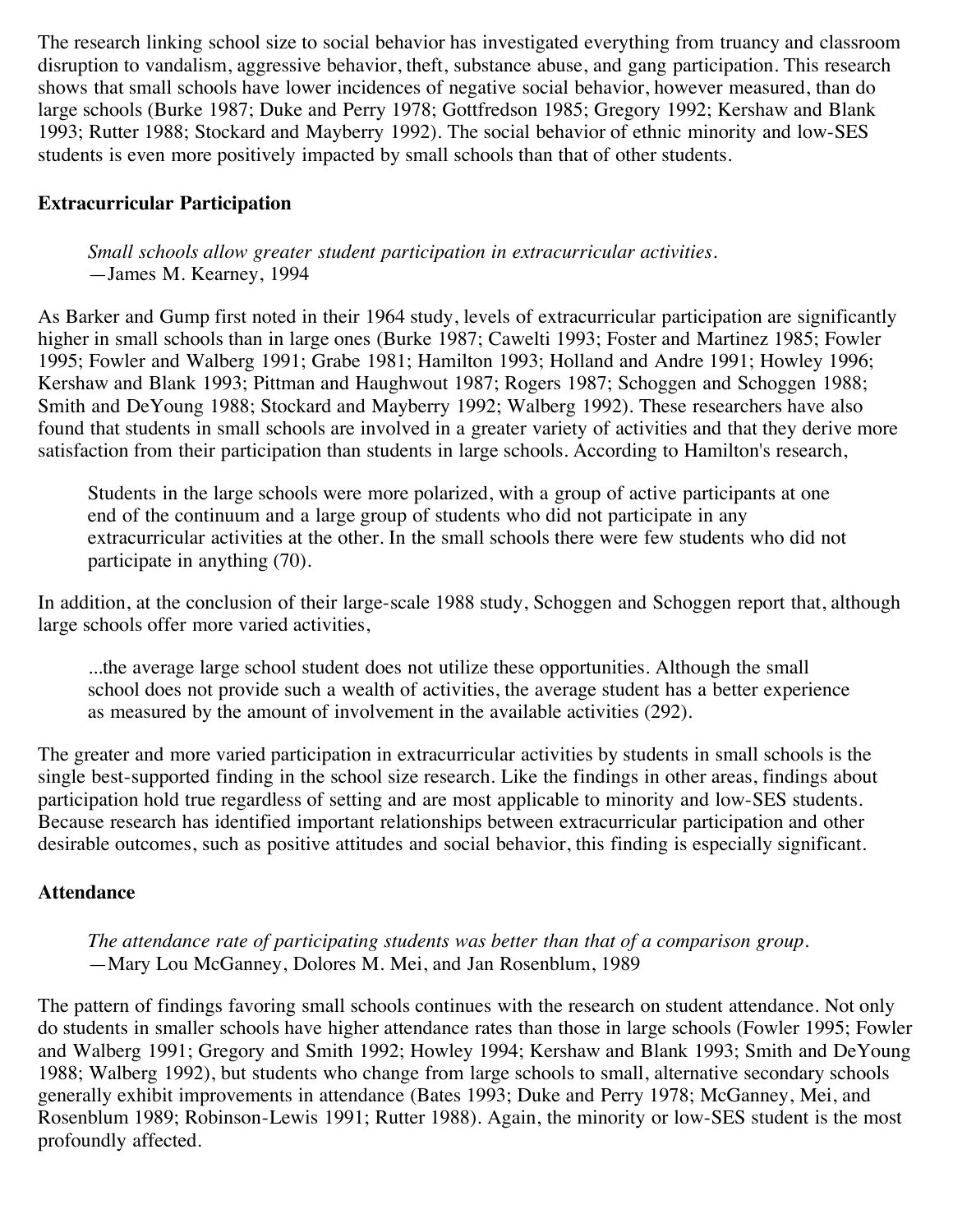## **Dropouts**

*Strictly from the perspective of avoiding high rates of dropouts, it may be that smaller is better.* — Laurence A. Toenjes, 1989

Measured either as dropout rate or graduation rate, the holding power of small schools is considerably greater than that of large schools. Nine of the ten documents that address this topic reveal differences favoring or greatly favoring small schools (Fetler 1989; Gregory 1992; Jewell 1989; Pittman and Haughwout 1987; Rogers 1987; Smith and DeYoung 1988; Stockard and Mayberry 1992; Toenjes 1989; Walberg 1992), with the other document reporting mixed results. Toenjes concludes his study of the 21 largest school districts in Texas with this observation:

[I]t may be that...the relevant conditions that exist in the smaller high school are much more conducive to keeping students in school than are the conditions in the larger high schools. If this is true, it raises a new equity issue, based not on how many dollars per pupil are spent, but on the size of the school to which the pupils are assigned (15).

In later sections of this report, I give further attention both to the "relevant conditions" for keeping students in school and to the matter of equity.

#### **Belongingness/Alienation**

*Several studies suggest that students in small high schools...have a greater "sense of belonging" to the group than students in larger schools.* — Jean Stockard and Maralee Mayberry, 1992

Concerned about the emotional effects of different kinds of school environments, some researchers have studied the degree to which students feel a sense of belonging in their schools. Given the foregoing findings about other student variables, it is not surprising that these investigators have found a much greater sense of belonging (sometimes expressed as a lower level of alienation) among students in small schools than in large ones (Burke 1987; Campbell, et al. 1981; Edington and Gardner 1984; Foster and Martinez 1985; Fowler and Walberg 1991; Gregory 1992; Gregory and Smith 1983, 1992, Howley 1994; Pittman and Haughwout 1987; Smith, Gregory, and Pugh 1981; Stockard and Mayberry 1992; Stolp 1995; Walberg 1992).

Feeling alienated from one's school environment is both a negative thing in itself and is often found in connection with other undesirable outcomes. Foster and Martinez's review of previous research, plus their own study of student participation and attitudes, led them to conclude that,

Student alienation and student par-ticipation in cocurricular activities have been found to be negatively correlated... Unfortunately, alienation affects confidence, self-esteem, and responsibility for self-direction (57-58).

#### **Self-Concept**

*Evidence of increases in social bonding to teachers and school, self-esteem, academic selfconcept, locus of control and sociocentric reasoning suggest that [small alternative] programs can respond constructively to students' underlying needs.* —Robert A. Rutter, 1988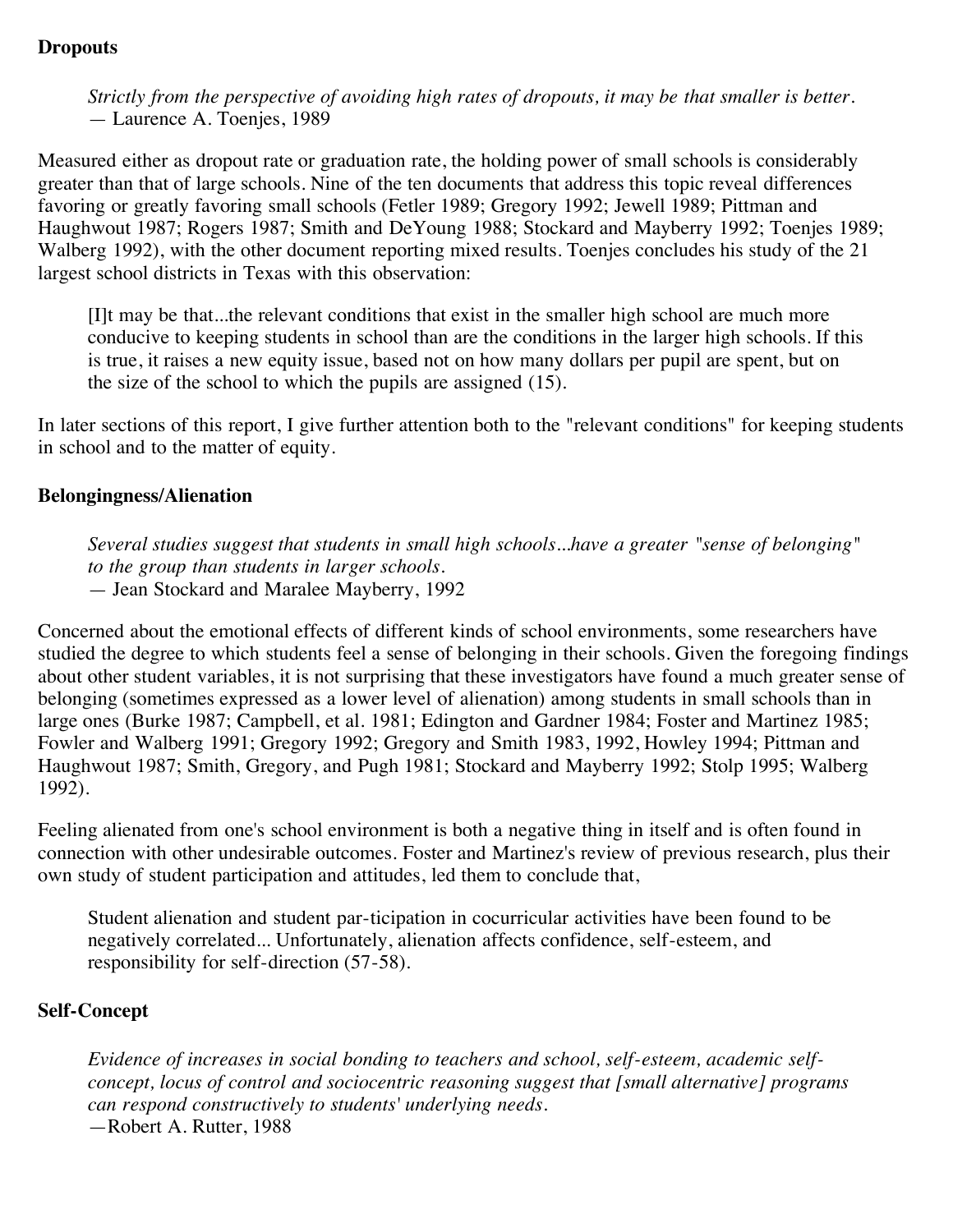Foster and Martinez's observations about students' perceptions of themselves is borne out by Grabe (1981), Rutter (1988), and Stockard and Mayberry (1992). These researchers have found that both personal and academic self-regard are more positive in smaller schools. Closely related to this are the findings on the quality of the interpersonal milieu in these environments.

## **Interpersonal Relations**

*Students perceive the most positive conditions of the alternative school to be the interpersonal relationships with faculty members, the supportive atmosphere of the school, and the opportunities provided by the school.* — Cheryl A. Kershaw and MaryAnn Blank, 1993

Some researchers approach the matter of school size from a slightly different angle, querying students about the interpersonal climate in their schools. This research focuses on elements such as relations among students and between students and teachers, especially teacher attention and demonstrations of caring toward students. Positive correlations between small schools and favorable interpersonal relations have been found by Bates (1993); Burke (1987); Fowler and Walberg (1991); Gottfredson (1985); Gregory and Smith (1982, 1983); Smith, Gregory, and Pugh (1981); Kershaw and Blank (1993); Pittman and Haughwout (1987); Rutter (1988); Smith and DeYoung (1988); and Stockard and Mayberry (1992). None of the research consulted for this report found equal or superior interpersonal relations in large schools.

## **College Variables**

*[Students] did not differ in terms of grade-point averages or persistence in college, regardless of their school district's characteristics, including size of graduating class.* — William J. Fowler, Jr., 1992

Some who have argued for large schools on grounds of curricular size and variety have also claimed that this alleged curricular superiority provides better preparation for college. Like the curriculum argument, the assertions about college readiness have been disproved by research. Six documents address the relative merits of large and small schools vis à vis college-related variables—entrance examination scores, acceptance rates, attendance, grade point average, and completion. Five found small schools equal (Rogers 1987; Fowler 1992; Jewell 1989) or superior (Burke 1987; Swanson 1988) to large ones in their capacity to prepare students for college entrance and success.

## **Teacher Attitudes**

*Large schools appear to promote negative teacher perceptions of school administration and low staff morale.*  —Denise C. Gottfredson, 1985

There is less research on school size in relation to teacher or administrator variables, but what there is favors smaller schools (Eberts, Kehoe, and Stone 1982; Gottfredson 1985; Gregory 1992; Johnson 1990; Miller, Ellsworth, and Howell 1986; Stockard and Mayberry 1992). These researchers examined administrator attitudes toward their work, and teacher attitudes toward their work, their administration, and one another, as well as the incidence of cooperation/collaboration with their colleagues.

#### **School-Within-A-School Plans**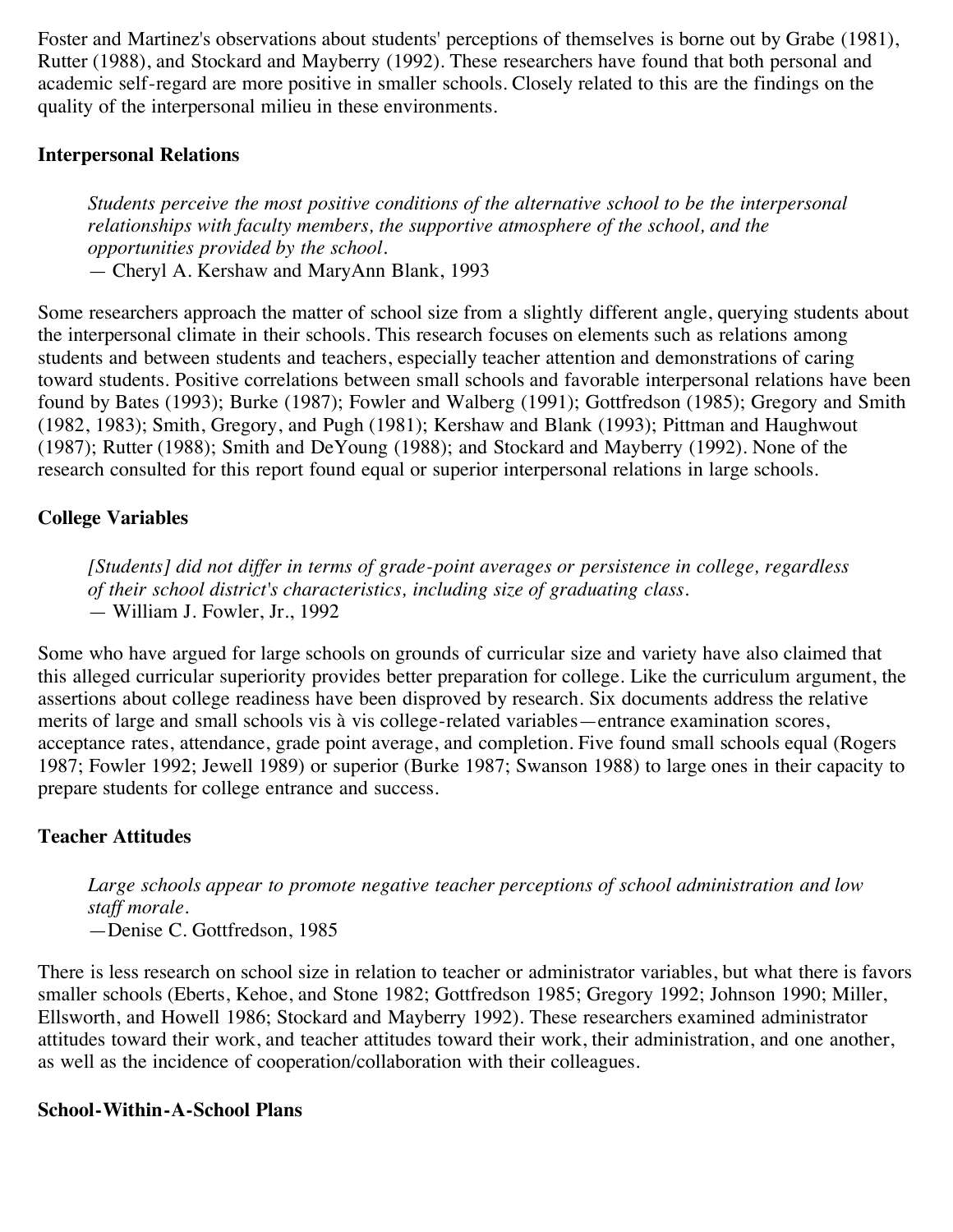*The major challenge to schools within schools has been obtaining sufficient separateness and autonomy to permit staff members to generate a distinctive environment and to carry out their own vision of schooling.*

—Mary Ann Raywid, 1985

## **What They Are**

In addition to the research on school size, there is a growing body of literature on school-within-a-school (SWAS) plans. SWAS arrangements are intended to mitigate the negative effects of large schools by organizing their students into smaller groups. SWAS plans are of different kinds and have different purposes, as identified by Cawelti (1993, 19-21):

- **Vertical house plans**. In these arrangements, students in grades 9-12 (or 10-12) are assigned to groups of a few hundred each within a large high school. Each "house" has its own discipline plan, parent involvement, student activity program, student government, and social activities.
- **Ninth grade house plan**. Ninth graders have their own "house" within a large high school and have smaller classes and counseling for students to ease the transition into high school.
- **Special curriculum schools**. Students are organized into houses based on special interests or needs— English-as-a-Second-Language, for example.
- **Charter schools**. These are similar to special curriculum schools, except that the motivation for creating them tends to come from groups of teachers or parents who have recognized a particular focus needed by students. $\frac{4}{3}$  $\frac{4}{3}$  $\frac{4}{3}$

## **Research Findings**

Findings about the effects of schools-within-schools must be regarded as tentative. Compared with the research on the effects of school size, the research on SWAS structures is less extensive, less conclusive, and often less rigorous (e.g., surveys of teacher perception rather than comparative studies). Further, the reports of these studies do not always identify the extent to which the SWAS is a truly self-contained and distinct entity within a larger school building. This is important to know, because some researchers (Howley 1996; Meier 1995; Raywid 1985) assert that establishing schools-within-schools will not allow us to reap the benefits associated with small schools unless they are "separate entities, administratively, programmatically, culturally, and probably with respect to aims" (Howley 1996). Meier makes this point even more forcefully:

A small school must be a school—not a school-within-a-school (whatever that is) or a "minischool" or a house or a family. It can be just one of many housed in a shared building, but a building does not equal a school. A school must be independent, with all that the word implies, with control over a sufficient number or para-meters that count—budget, staffing, scheduling, and the specifics of curriculum and assessment, just to mention a few. And power indeed to put toilet paper in bathrooms. And mirrors, too (1995, 115).

By this standard, some of the SWAS arrangements described above and, indeed, some programs reviewed for this paper, would not be likely to produce benefits of the magnitude small schools are able to confer upon their students and staffs.

With these important qualifications, we can say that such research as there is on the effect of SWAS arrangements generally finds them beneficial. Whether SWAS students are compared with non-SWAS peers in large schools or with their own pre-SWAS performance, researchers have noted benefits in the following areas: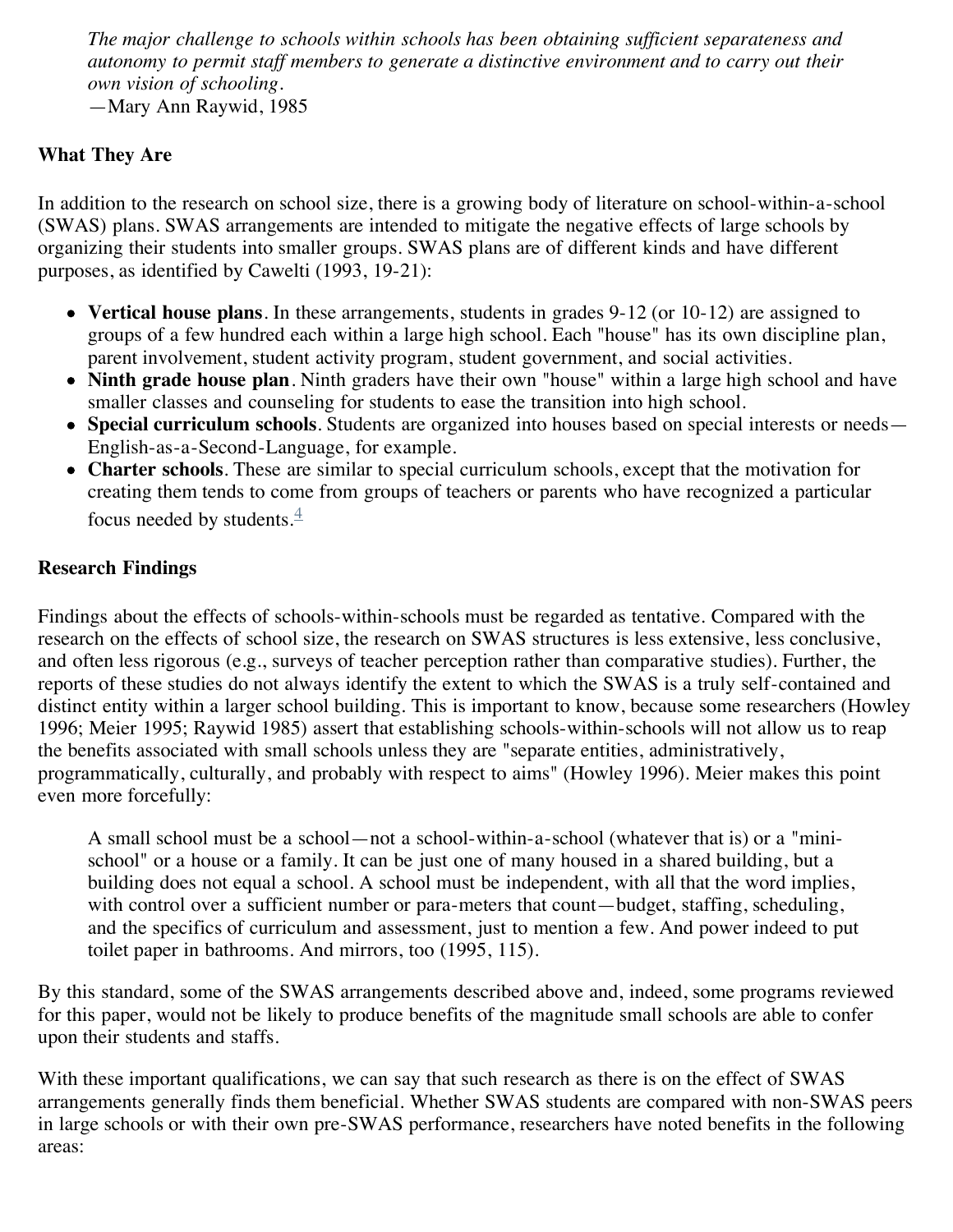- Academic achievement (Burke 1987; Boloz and Blessing 1994; Eichenstein 1994; Levine and Sherk 1990; Robinson-Lewis 1991; Way 1985; Welch and McKenna 1988)
- Social behavior (Burke 1987; Fouts 1994; Goldberg 1982; Way 1985; Welch and McKenna 1988)
- Attitudes (Burke 1987; Boloz and Blessing 1994; Way 1985)
- Satisfaction (Burke 1987; Eichenstein 1994; Nickle, et al. 1990)
- Student-teacher relations (Boloz and Blessing 1994; Goldberg 1982; Welch and McKenna 1988)
- Attendance (Eichenstein 1994; Fouts 1994; Gordon 1993; Robinson-Lewis 1991)

## **Why Smaller Is Better**

*Why does smaller seem to work better?...people seem to learn, to change, and to grow in situations in which they feel that they have some control, some personal influence, some efficacy.*

— Barney M. Berlin and Robert C. Cienkus, 1989

Finding that small schools and schooling units are at least equal and often superior to large ones, researchers and reviewers have sought to identify the factors responsible for the impressive attainments of these schools. In doing so, they draw from their own observations and from survey responses given by school staff and students in large and small schools. Not surprisingly, many of the practices identified are in operation largely because they are so much easier to implement and manage in smaller environments than in large ones.

One key feature of small schools and units is that everyone's participation is needed for clubs, teams, and student government to have an adequate number of members. It is therefore much less likely that students in small environments will be redundant, overlooked, or isolated. Noted earlier in this report, this point is discussed in detail in Schoggen and Schoggen (1988).

Closely related to the participation factor is the observation that people in small schools and units come to know and care about one another to a much greater degree than is possible in large schools. This applies to relationships among students, among staff members, between staff and students, and between the school and its surrounding community (Bates 1993; Berlin and Cienkus 1989; Miller, Ellsworth, and Howell 1986; Rutter 1988; Schoggen and Schoggen 1988). Students who have moved from a large school to an alternative school or school-within-a-school nearly always cite the attentive, caring staff as the reason for their academic and attitudinal improvements.

The higher rates of parent involvement in smaller schools/units is frequently cited as a major positive influence on student achievement and attitudes (e.g., Berlin and Cienkus 1989; Burke 1987; Raze 1985; Walberg 1992). Walberg writes,

Parents...are more likely to know the principal and teachers, be informed about their children's progress, participate more fully in school activities, and influence decision making. This can occur partly because the school is smaller but also because it is likely to be physically and psychologically close to students' homes (21).

Staff and students generally have a stronger sense of personal efficacy in small schools and units (Berlin and Cienkus 1989; Rutter 1988; Stockard and Mayberry 1992). Students take more of the responsibility for their own learning, learning activities are more frequently individualized, classes are smaller, and scheduling is much more flexible (Duke and Perry 1978; Kershaw and Blank 1993; Nickle, et al. 1990). The learning needs of students, not the organizational needs of the school, drive school operations (Berlin and Cienkus 1989; Rutter 1988).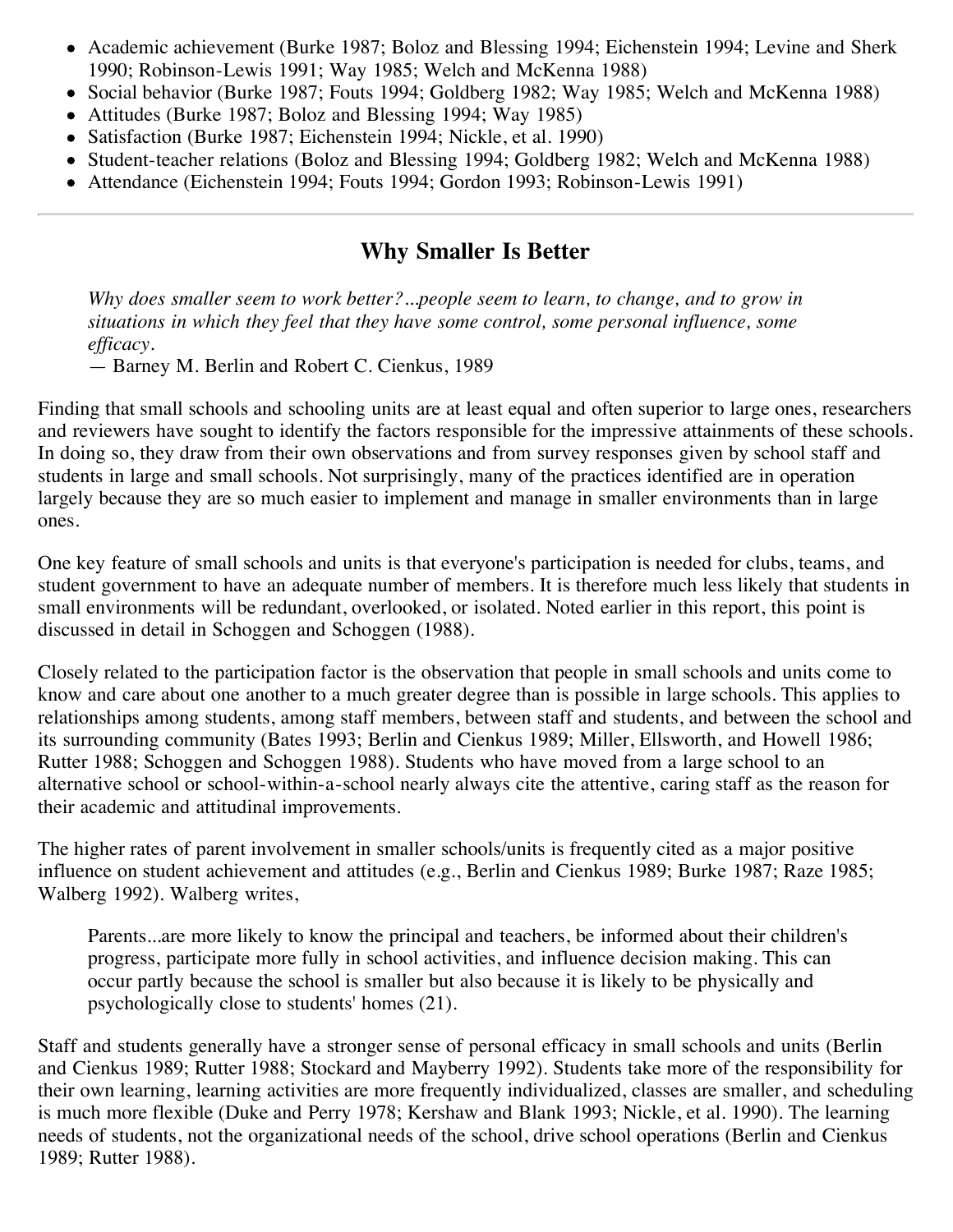In terms of instructional approaches and strategies, teachers in small schools/units are more likely to form teaching teams, integrate their subject-matter content, employ multiage grouping and cooperative learning, and use alternative assessments. There is also, in these schools and units, a greater emphasis on learning which is experiential and relevant to the world outside of school (Fouts 1994; Kershaw and Blank 1993; Nickle 1994; Raze 1985; Rutter 1988; Walberg 1992).

## **School Size and Educational Equity**

*It appears that keeping schools relatively small might be more efficacious and may exhibit rare consensus as a goal of educators, the public, and those seeking equality of opportunity for students.*

—William J. Fowler, Jr. and Herbert J. Walberg, 1991

We know that, in general, the states with the largest schools and school districts have the lowest school achievement, highest dropout rates, and least favorable teacher-student ratios (Jewell 1989; Walberg 1992). We know, too, as documented earlier in this report, that the students who are most adversely affected by attending large schools are members of racial minority groups and those from low socioeconomic backgrounds.

Unfortunately, it is also the case that minority and low-SES students are primarily "concentrated in states that have large school districts and school districts that have large schools" (Jewell 1989, 150). Jewell writes,

"...if minority students must struggle more to achieve a solid public education and if large districts and large schools find it increasingly difficult to achieve solid educational results for their students, we may be acting contrary to the interests of all concerned by organizing our public education system in a manner which assigns high proportions of minority youngsters to large schools within very large school districts." (152)

## **Summary and Conclusion**

*Our data, based upon general tendencies, persist in repeating a single message—smaller seems to be better.* — Robert W. Jewell, 1989

The following list highlights the major points identified in this paper:

- 1. School consolidation has been carried out through much of this century, resulting in many fewer and much larger schools and school districts. Consolidation efforts continue into the present time.
- 2. The research base on the relative effects of large and small schools is large and quite consistent. The research base on the effects of school-within-a-school (SWAS) arrangements is smaller and less conclusive.
- 3. There is no clear agreement among researchers and educators about what constitutes a "small" school or a "large" school. Many researchers, however, indicate that an appropriate and effective size is 300- 400 students for an elementary school and 400-800 students for a secondary school.
- 4. Much school consolidation has been based on the beliefs that larger schools are less expensive to operate and have higher-quality curricula than small schools. Research has demonstrated, however, that neither of these assertions is necessarily true.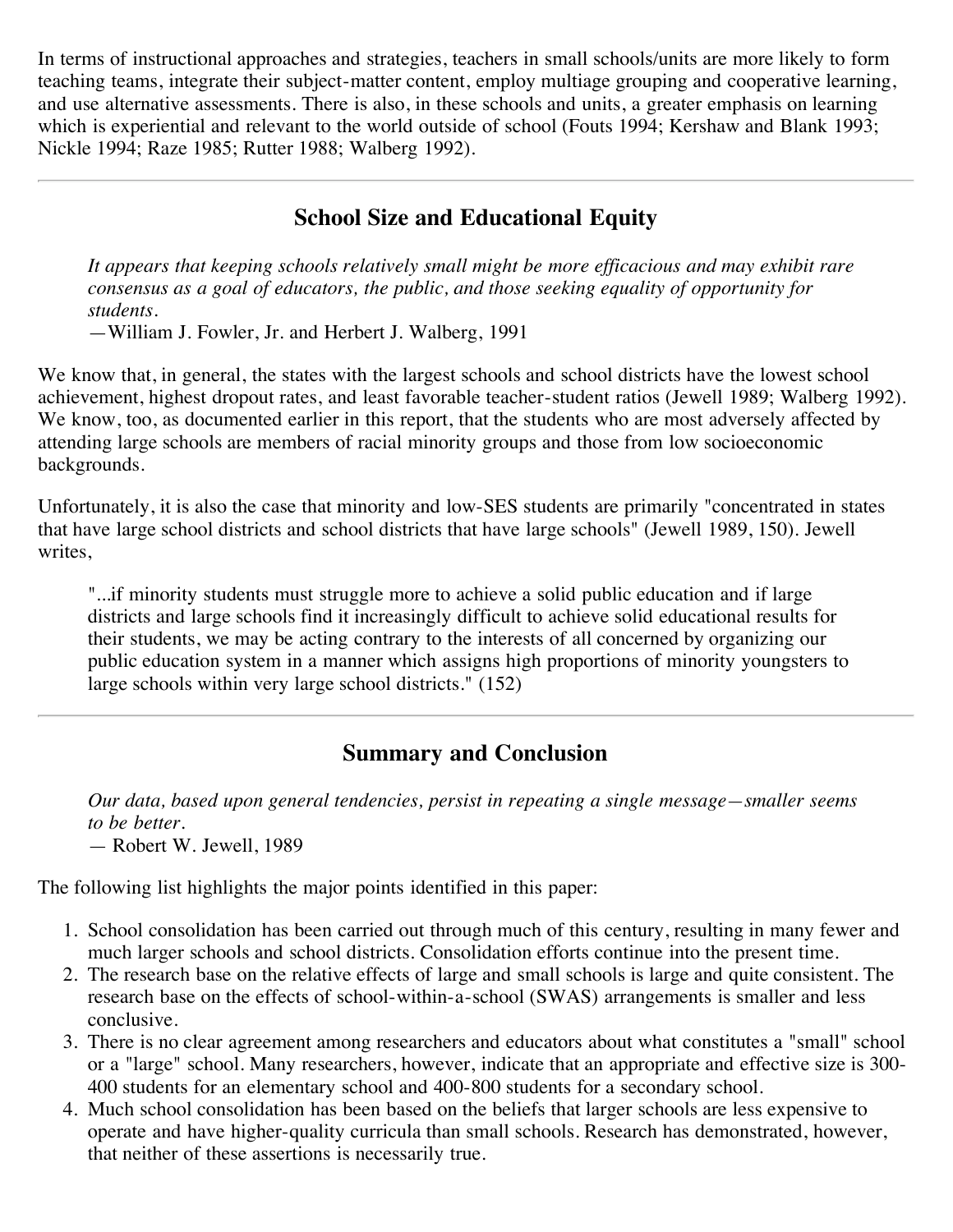- 5. Academic achievement in small schools is at least equal—and often superior—to that of large schools.
- 6. Student attitudes toward school in general and toward particular school subjects are more positive in small schools.
- 7. Student social behavior—as measured by truancy, discipline problems, violence, theft, substance abuse, and gang participation—is more positive in small schools.
- 8. Levels of extracurricular participation are much higher and more varied in small schools than large ones, and students in small schools derive greater satisfaction from their extracurricular participation.
- 9. Student attendance is better in small schools than in large ones.
- 10. A smaller percentage of student drop out of small schools than large ones.
- 11. Student have a greater sense of belonging in small schools than in large ones.
- 12. Student academic and general self-concepts are higher in small schools than in large ones.
- 13. Interpersonal relations between and among students, teachers, and administrators are more positive in small schools than in large ones.
- 14. Students from small and large high schools do not differ from one another on college-related variables such as entrance examination scores, acceptance rates, attendance, grade point average, and completion.
- 15. Teacher attitudes toward their work and their administrators are more positive in small schools than in large ones.
- 16. Attributes associated with small school size that researchers have identified as accounting for their superiority include,
	- a. Everyone's participation is needed to populate the school's offices, teams, clubs, etc., so a far smaller percentage of students is overlooked or alienated.
	- b. Adults and students in the school know and care about one another to a greater degree than is possible in large schools.
	- c. Small schools have a higher rate of parent involvement.
	- d. Students and staff generally have a stronger sense of personal efficacy in small schools.
	- e. Students in small schools take more of the responsibility for their own learning; their learning activities are more often individualized, experiential, and relevant to the world outside of school; classes are generally smaller; and scheduling is much more flexible.
	- f. Grouping and instructional strategies associated with higher student performance are more often implemented in small schools—team teaching, integrated curriculum, multiage grouping (especially for elementary children), cooperative learning, and performance assessments.
- 17. The evidence for the effectiveness of school-within-a-school (SWAS) arrangements is much more limited, but it, suggests that students benefit from this form of organization if the SWAS is sufficiently separate and distinct from the other school(s) housed in the same building.
- 18. Poor students and those of racial and ethnic minorities are more adversely affected—academically, attitudinally, and behaviorally—by attending large schools than are other students. Unfortunately, poor and minority students continue to be concentrated in large schools.

Despite this persuasive support for small schools, a gap remains—indeed grows—between research and practice regarding school size. "The preponderance of professional literature in the past decade," writes Williams,

indicates that educational researchers support the concept of small school effectiveness. It appears, however, that the determinants of school size are seldom the result of research.... More often, school size is the result of other factors—political, economic, social, demographic...(12).

We who have become convinced of the superiority of small schools have, as our next challenge, the task of communicating our findings to those who have the power to influence decisions about the size of our schools.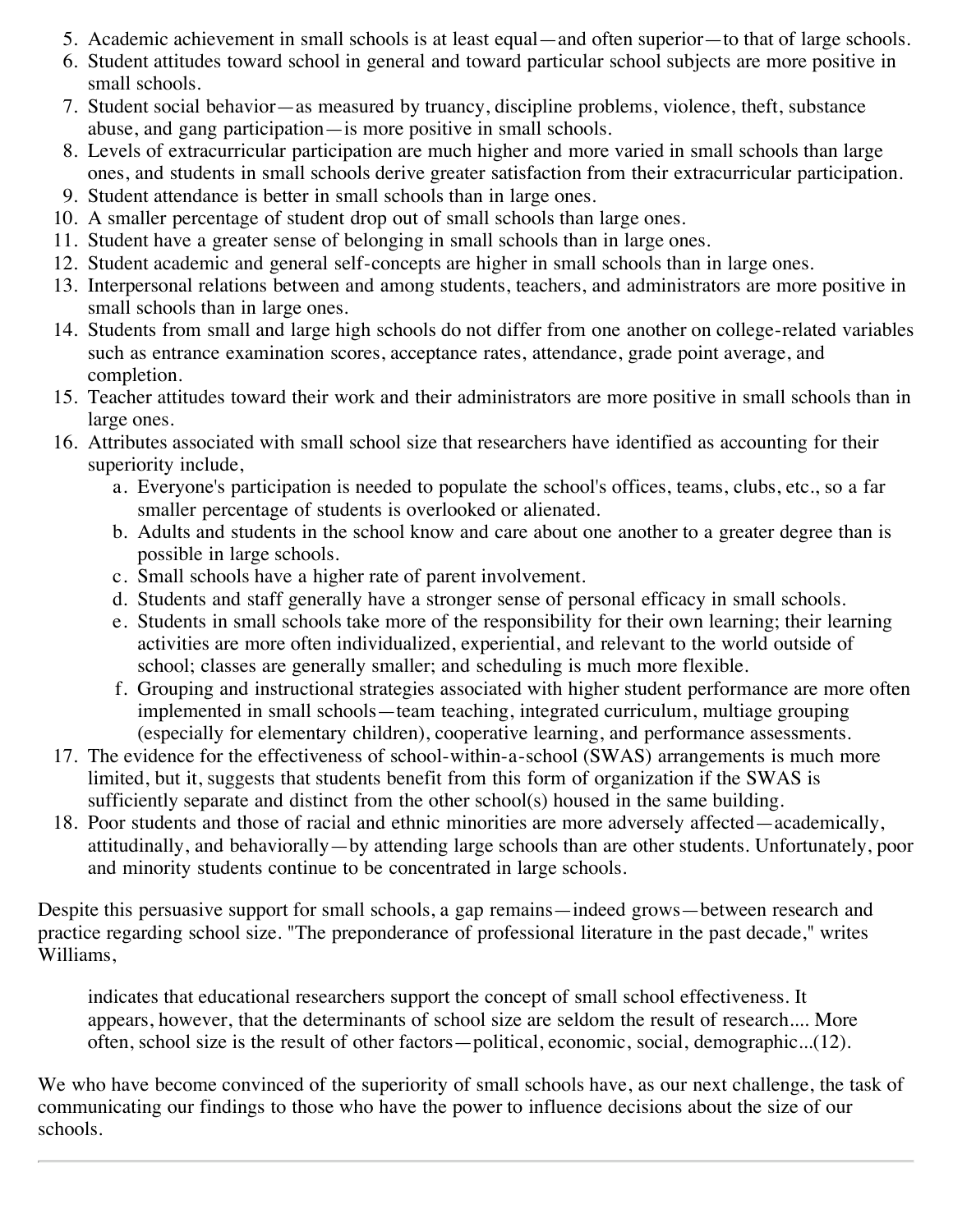## **Key References**

Aptekar, L. "Mexican-American High School Students' Perception of School." *Adolescence* 18/70 (Summer 1983): 345-357.

Reports the results of a study comparing the attitudes of juniors and seniors in two predominantly Hispanic high schools—one small and one very small—toward several aspects of their school experience, including policy, school as a whole, teachers, administrators, and involvement in school activities. Students at the very small school had more positive outlooks regarding most of the study's 120 variables.

Barker, R., and Gump, P. *Big School, Small School: High School Size and Student Behavior*. Stanford, CA: Stanford University Press, 1964.

Reports research on the relative merits of large and small schools in terms of their effects on both academic and extracurricular outcomes. One finding is that levels of extracurricular participation are much higher in small schools than in large ones. This study is frequently cited by subsequent researchers investigating the effects of school size.

Bates, J. T. "Portrait of a Successful Rural Alternative School." *Rural Educator* 14/3 (Spring 1993): 20-24. Describes a successful rural alternative school for at-risk secondary students, identifies the practices that appear to account for its success, and presents results of a survey of its students. Finds that the key features are the school's small size, its caring staff, its flexibility, and its close relationship with its community.

Berlin, B. M., and Cienkus, R. C. "Size: The Ultimate Educational Issue?" *Education and Urban Society* 21/2 (February 1989): 228-231.

Summarizes key findings from this issue of Education and Urban Society and provides an orientation to the individual articles. Emphasizes three main findings: (1) smaller is better for districts, schools, and classes; (2) low-SES children benefit more from smallness than higher-SES children; and (3) children's instructional needs, rather than the schools organizational needs, should determine how instruction is organized and conducted.

Boloz, S. A., and Blessing, C. *Walking on Sacred Ground: A Navajo School-within-a-School Model*. 1994 (ED 3667 515).

Describes a SWAS in rural Arizona that serves 450 at-risk and limited-English-proficient Navajo children in grades K-2 using a child-centered, process-oriented, literacy-based model. Preliminary outcomes include high student-teacher camaraderie, higher student achievement, and better attitudes toward reading than a group of control students.

Brown, J. *Missouri Teachers Experience Stress*. 1984 (ED 253 313).

Seeks to identify the levels and kinds of stress experienced by the 271 Missouri elementary teachers who responded to a mail survey. Older teachers experienced less stress over administrative and parental factors than younger ones, and teachers of higher grade levels experienced more stress over student values and attitudes. Respondents found overcrowded classes stressful, but the only effect of large school enrollments was that teachers experienced parent values and attitudes as more stressful.

#### Burke, A. M. *Making a Big School Smaller: The School-Within-a-School Arrangement for Middle Level Schools*. Orting, WA: Orting Middle School, May 1987 (ED 303 890).

Reviews a large body of literature on secondary and elementary school size and on school-within-aschool arrangements to derive implications for middle/junior high schools. Concludes that small middle schools and SWAS arrangements are desirable for these young adolescents on grounds of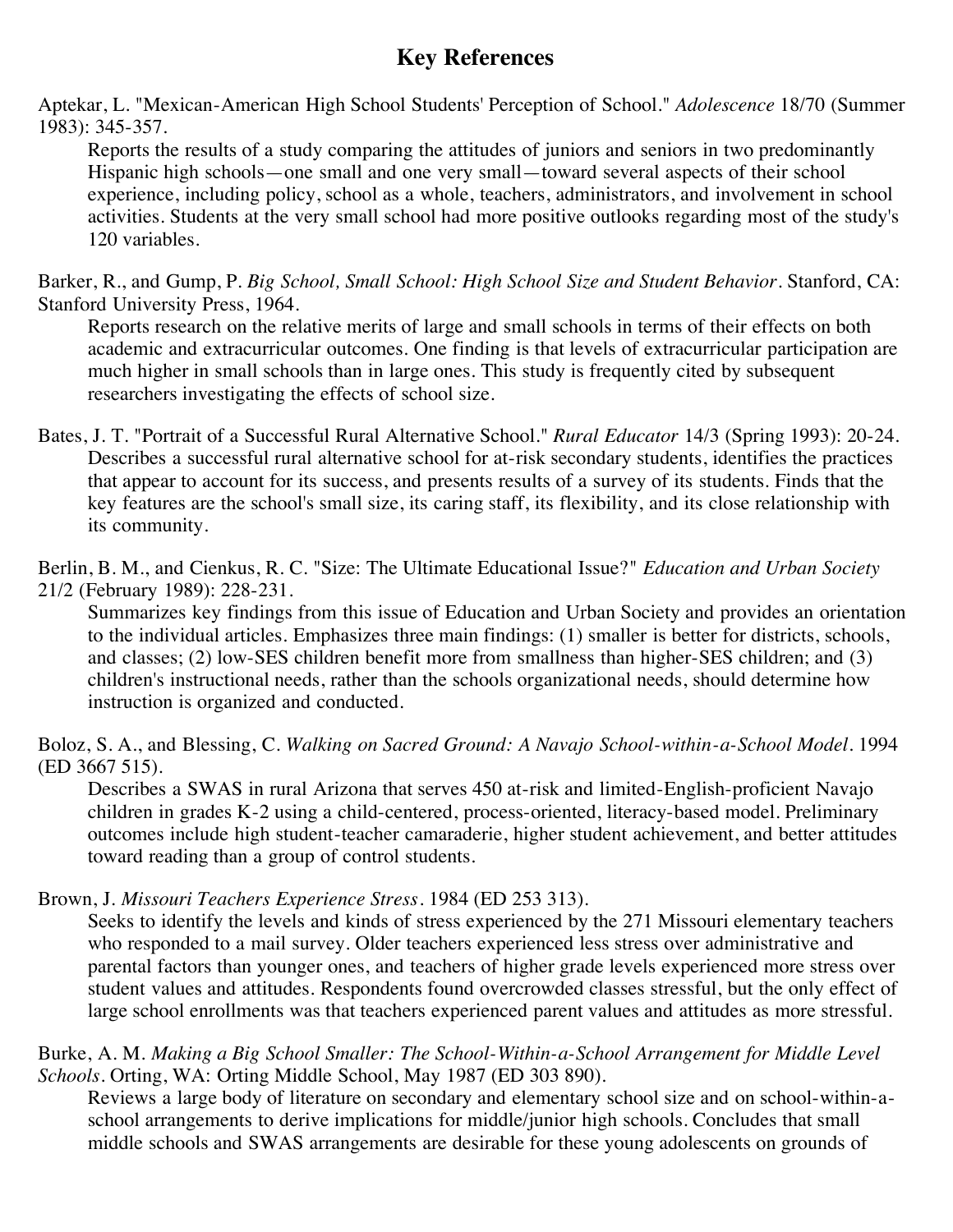achievement, behavior, attitudes, and teacher and parent satisfaction.

Caldas, S. J. "Reexamination of Input and Process Factor Effects on Public School Achievement." *Journal of Educational Research* 86/4 (March/April 1987): 206-214.

Examines data from the Louisiana public schools to determine the effects of various background and school-controllable variables on student achievement. Found that background variables exert a much more powerful influence on achievement than school-controllable variables—of which only school attendance had a significant effect. School size was unrelated to school achievement.

Campbell, W. J.; Cotterell, J. L.; Robinson, N. M.; and Sadler, D. R. "Effects of School Size upon Some Aspects of Personality." The *Journal of Educational Administration* 19/2 (Summer 1981): 201-231.

Reports the result of an Australian study in which large-school and small-school students (who would be called seventh graders in the U.S.) were surveyed on eight personality dimensions to determine ways in which school size might affect adolescent development. Most strongly affected were the variables "concern for persons" and "sense of cohesion."

Conant, J. *The American High School Today: A First Report to Interested Citizens*. New York: McGraw-Hill, 1959.

Argues that small schools—those with less than 100 students per class—are not able to provide an adequately diverse curriculum to serve the needs of American high school students. Favored the establishment of "comprehensive" high schools that could provide rich curricular offerings. This has been an extremely influential book, leading to the establishment of high schools considerably larger than Conant ever envisioned.

Duke, D. L., and Perry, C. "Can Alternative Schools Succeed Where Benjamin Spock, Spiro Agnew, and B. F. Skinner Have Failed?" *Adolescence* 13/51 (Fall 1978): 375-392.

Analyzes data from surveys and on-site observations at 18 alternative high schools in California to determine why these schools have so few discipline problems compared with regular public high schools. Identifies several factors, including the smaller size of the alternative schools.

Eberts, R. W.; Kehoe, E.; and Stone, J. A. *The Effect of School Size on Student Outcomes*. Final Report. Eugene, OR: Center for Educational Policy and Management, University of Oregon, June 1982 (ED 245 382).

Uses data from 300 school districts nationwide to identify relationships between school size and many other factors. Highlights include that teacher satisfaction was greater in smaller schools, and student achievement was higher in small and medium-size schools than in large schools.

Edington, E. D., and Gardener, C. E. "The Relationship of School Size to Scores in the Affective Domain from the Montana Testing Service Examination." *Education* 105/1 (Fall 1984): 40-45.

Compares responses in five affective areas by sixth and eleventh grade students from large and small schools in Montana over a two-year period. Several subgoals were measured in the areas of communication attitude, attitude toward school, character, cooperation, and change. Students from smaller schools expressed more positive responses on nearly all measures than those from larger schools.

Edington, E. D., and Martellaro, H. C. "Does School Size Have Any Relationship to Academic Achievement?" *Rural Educator* 11/2 (Winter 1989-1990): 6-11.

Examines data on school size, student achievement, and other variable such as Title I eligibility and ethnicity, to determine which variables were related to the achievement of New Mexico students over a four-year period. School size and achievement were unrelated. Title I eligibility and the presence of Native American and Hispanic American populations were negatively related to achievement.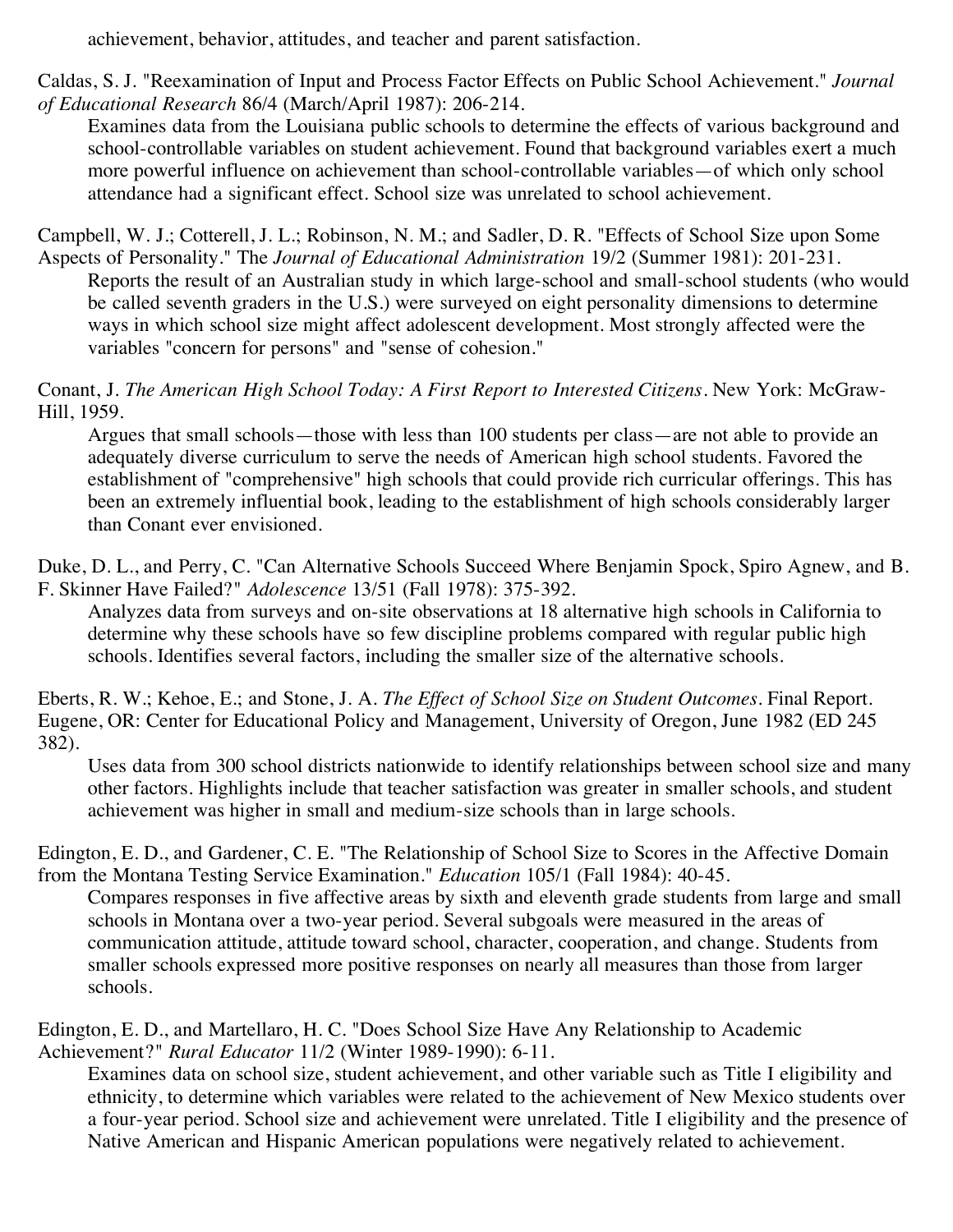Eichenstein, R. *Project Achieve, Part I: Qualitative Findings 1993-94*. Brooklyn, NY: Office of Educational Research, New York City Board of Education, August 1994 (ED 379 388).

Identifies the structures, practices, and outcomes of "house units" operating within 10 New York City public high schools. Averaging 250 students each, the houses feature heterogeneous grouping and a variety of support services. The units had positive effects on student attendance, responsiveness, and grades, and students expressed satisfaction with the "house" arrangement.

Fetler, M. "School Dropout Rates, Academic Performance, Size, and Poverty: Correlates of Educational Reform." *Educational Evaluation and Policy Analysis* 11/2 (Summer 1989): 109-116.

Identifies relationships among dropout rates, achievement, school size, and AFDC recipient status using data from all California secondary schools over a two-year period. Various relationships were identified, including a correlation between high achievement and low dropout rates and between large size and high dropout rates.

Foster, C. M., and Martinez, I. "The Effects of School Enrollment Size in the Middle and Junior High School on Teacher and Student Attitude and Student Self-Concept." *Research in Rural Education* 3/2 (Winter 1985): 57-60.

Examines the relationship between school size and student and teacher variables at the middle and junior high school levels in three states. School enrollments ranged from 200 to 1500. Junior high school teachers preferred larger schools, and middle school teachers preferred smaller ones. Junior high and middle school students' attitudes toward school and self-concepts were both unrelated to school size.

Fouts, J. T. *A School within a School: Evaluation Results of the First Year of a Restructuring Effort.* Kent, WA: Kent-Meridian High School, January 1994 (ED 370 195).

Evaluates the implementation and initial results produced by a health/science SWAS serving 70 students in a large Washington high school. First-year results indicate that program students exhibited more growth in writing skills, fewer absences, and fewer discipline referrals than a randomly selected comparison group.

Fowler, W. J., Jr. "School Size and Student Outcomes." *Advances in Educational Productivity* 5 (1995): 3- 26.

Reviews research on the relationship between school size and student attitudes, achievement, attendance, extracurricular participation, and satisfaction. Findings in all areas favor small schools, especially for minority students.

Fowler, W. J., Jr., and Walberg, H. J. "School Size, Characteristics, and Outcomes." *Educational Evaluation and Policy Analysis* 13/2 (Summer 1991): 189-202.

Examines data from nearly 300 public secondary schools in New Jersey to identify relationships among school and pupil characteristics and school outcomes. Large school size was negatively related to student achievement, participation in school activities, satisfaction, attendance, feelings of belonging, and school climate.

Friedkin, N. E., and Necochea, J. "School System Size and Performance: A Contingency Perspective." *Educational Evaluation and Policy Analysis* 10/3 (Fall 1988): 237-249.

Advances and provides empirical support for a theory of the differential effect of school system size in different kinds of settings. Concludes that large systems benefit high-SES populations because they have greater resources and a lower incidence of students with exceptional problems and needs. Large systems have negative effects on low-SES populations because of more limited resources and a higher incidence of students with exceptional problems and needs.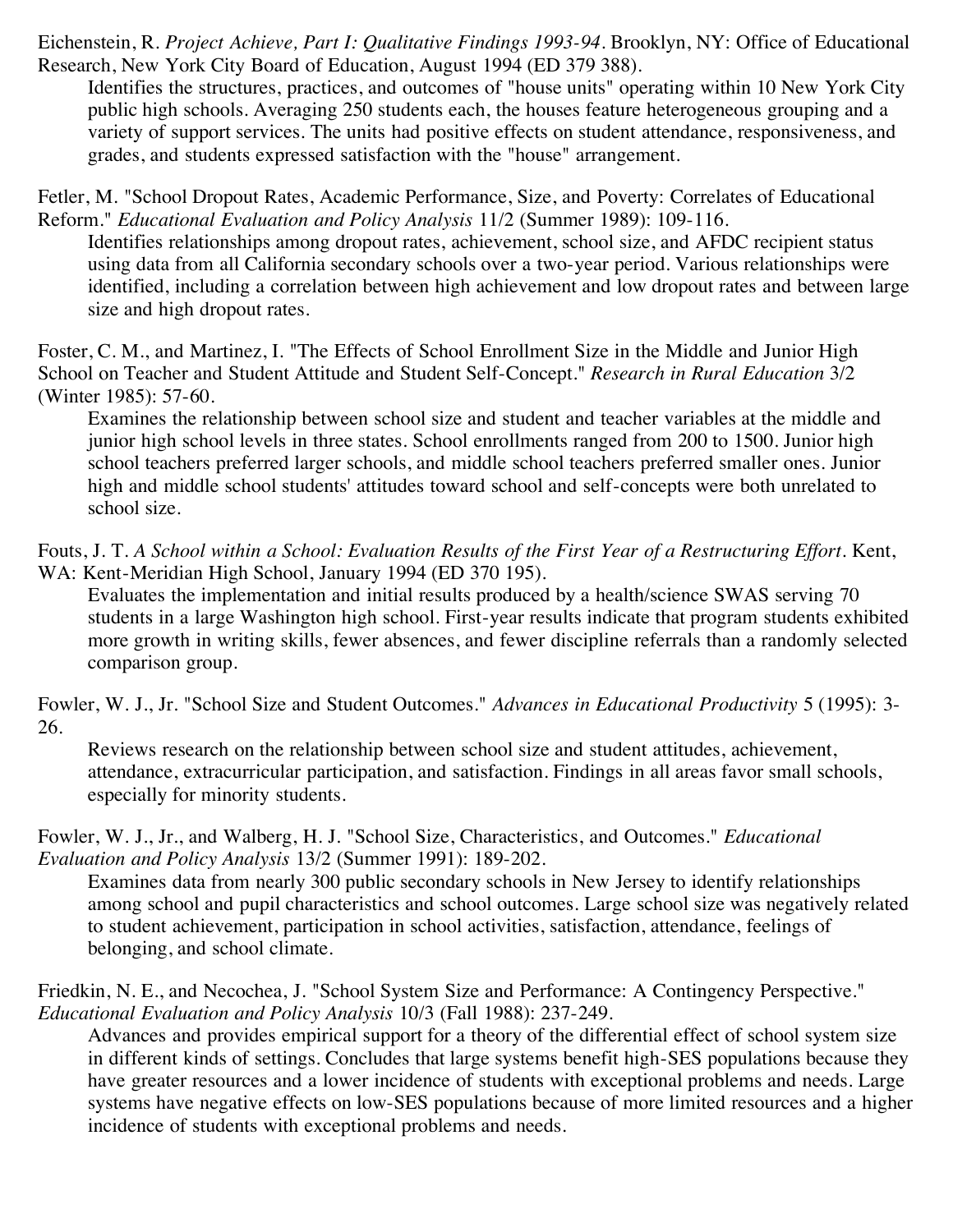Goldberg, M. F. "What's Happening in... Shoreham-Wading River High School?" *Phi Delta Kappan* 64/2 (October 1982): 132.

Provides an overview of the "House Groups" arrangement at a New York high school, which features long-term, supportive relationships between students and their staff advisors. In operation since 1973, the plan is credited for the school's positive climate and low incidence of graffiti and vandalism.

Gordon, R. "The School within a School Program: Preventing Failure and Dropout among At-Risk High School Students." *ERS Spectrum* 11/1 (Winter 1993): 27-30.

Reports outcomes of evaluations of the Des Moines, Iowa school-within-a-school program, which provides basic skills, career guidance, and counseling support to at-risk students in grades 7-10. The program operates in five high and two middle schools. Outcomes include a reduced dropout rate, increased attendance, and progress toward graduation requirements.

Gottfredson, D. C. *School Size and School Disorder*. Baltimore, MD: Center for Social Organization of Schools, Johns Hopkins University, July 1985 (ED 261 456).

Uses national secondary school survey data to identify relationships among school size, school disorder, and many other school variables and student characteristics. Results show that large schools are negatively related to school safety and that the communications problems and lack of staff involvement that often occur in large schools are related to school disorder. While some studies suggest that large schools are more disorderly because they are impersonal, this study produced no such finding.

Grabe, M. "School Size and the Importance of School Activities." *Adolescence* 16/61 (Spring 1981): 21-31. Compares students from large high schools with those from smaller high schools in terms of their levels of participation in school activities, their self-concepts, and their feelings of alienation. Smaller school students were more involved in school activities and in more diverse activities than those in larger schools, and participation levels were positively related to self-concept. Data indicate that smaller school students were also more alienated, and the researcher offers possible reasons for this outcome.

Gregory, T. "Small Is Too Big: Achieving a Critical Anti-Mass in the High School." In *Source Book on School and District Size, Cost, and Quality*. Minneapolis, MN: Minnesota University, Hubert H. Hum-phrey Institute of Public Affairs; Oak Brook, IL: North Central Regional Educational Laboratory, 1992, 1-31 (ED 361 159).

Cites findings about the failure of large high schools to meet the needs of either students or teachers. Identifies the advantages of small schools, such as better attitudes and student behavior, that are consistently found by research. Argues that school organization and financing can be managed in such a way that very small high schools (with 250 students or less) can offer excellent learning programs affordably. Profiles a highly successful small Colorado high school.

Gregory, T. B., and Smith, G. R. "Alternative Schools." In *Encyclopedia of Educational Research*, Fifth Edition, Volume 1, edited by H. E. Mitzel. New York: The Free Press, 1982, 120-125.

Draws from the research on the nature and effects of alternative schools for this section of the encyclopedia. Claims that the research base is small, but so far indicates that these schools meet students needs; reduce delinquency, crime, vandalism, absenteeism, and tardiness; and enhance selfconcept, social skills and attitudes toward school. Identifies small size, choice, informality and student empowerment as reasons for these schools' success.

Gregory, T. B., and Smith, G. R. *Differences Between Alternative and Conventional Schools in Meeting Students' Needs*. Paper presented at the Annual Meeting of the American Educational Research Association, Montreal, Quebec, Canada, April 1983 (ED 232 257).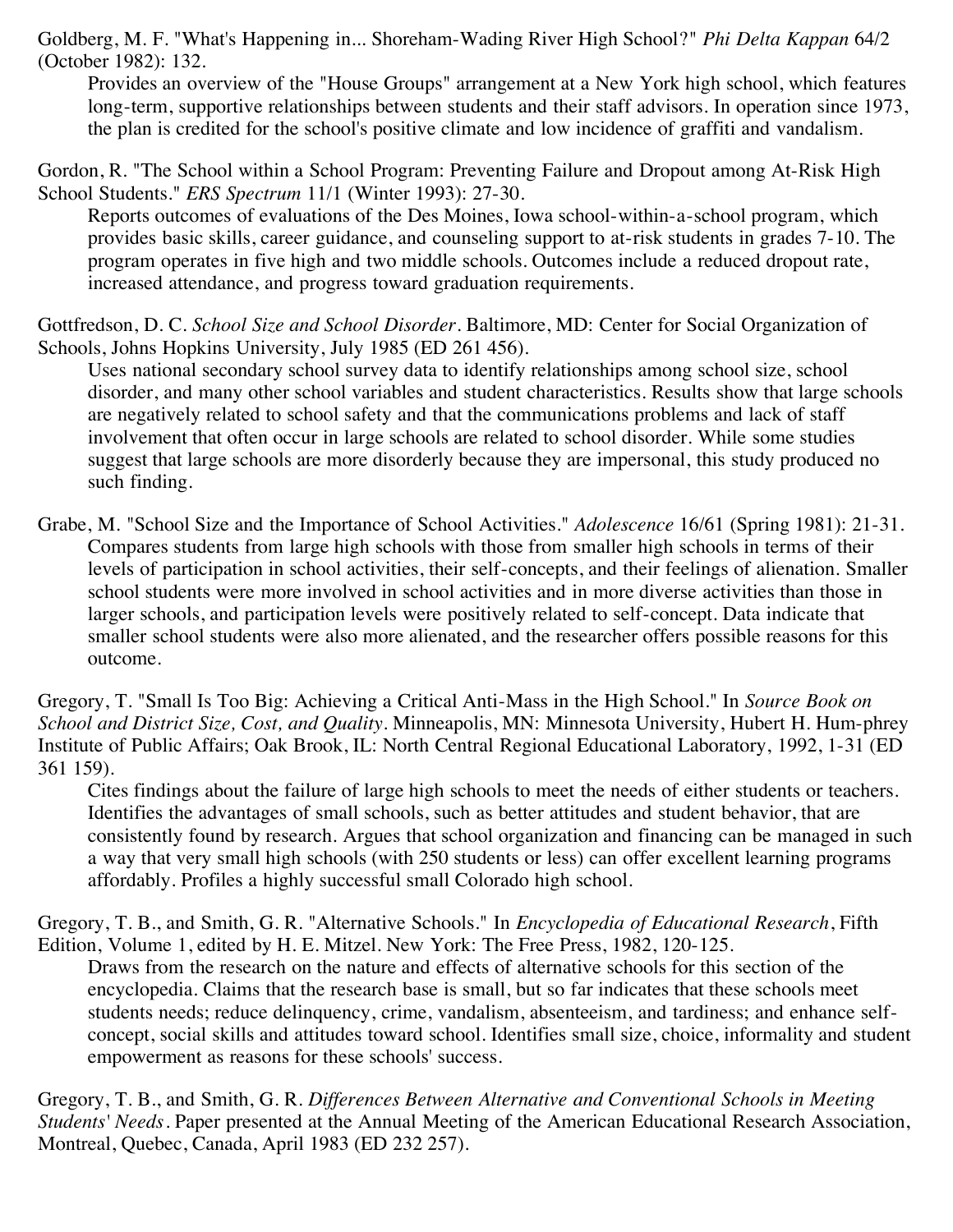Compares responses of students and teachers in 14 alternative and 11 conventional secondary schools in 10 states as to how well the schools are meeting students needs. Questionnaires covered variables relating to security, social interaction, esteem, and self-actualization. Both students and teachers in the alternative schools rated their schools much higher in all areas than did the teachers and students in the conventional high schools.

Haller, E. J. "High School Size and Student Indiscipline: Another Aspect of the School Consolidation Issue." *Educational Evaluation and Policy Analysis* 14/2 (Summer 1992): 145-156.

Uses data from the large-scale High School and Beyond study to determine whether it is the ruralness or the smallness of small rural schools that is responsible for the lower levels of truancy and disorder in these schools as compared with larger suburban or urban schools. Findings indicate that consolidating small rural schools into larger ones would create only trivial increases in these discipline problems.

Haller, E. J.; Monk, D. H.; and Tien, L. T. "Small Schools and Higher-Order Thinking Skills." *Journal of Research in Rural Education* 9/2 (Fall 1993): 66-73.

Compares the performance of tenth graders from small and large schools on measures of higher-order thinking in mathematics and science. Although students from large schools had more advanced math and science courses available to them than those from small schools, there were no differences between the two groups on measures of higher-order thinking skills.

Hamilton, S. F. "Synthesis of Research on the Social Side of Schooling." *Educational Leadership* 40/5 (February 1983): 65-72.

Discusses the purposes and methods of ecological research, then applies these to the study of particular small and large schools in order to identify differences, particularly in levels of student participation in extracurricular activities. Students in small schools had both more and more varied activities than those in large high schools.

Holland, A., and Andre, T. "The Relationship of Self-Esteem to Selected Personal and Environmental Resources of Adolescents." *Adolescence* 29/114 (Summer 1994): 345-360.

Examines relationships among school size, gender, gender role identification, extracurricular activities, parent variables, and self-esteem. There were no consistent relationships between school size and self-esteem. Both males and females from smaller schools were more likely to participate in extracurricular activities than those from large schools.

Howley, C. *The Academic Effectiveness of Small-Scale Schooling (An Update)*. ERIC Digest. Charleston, WV: Clearinghouse on Rural Education and Small Schools, June 1994 (ED 372 897).

Summarizes research on the school size-academic achievement relationship and concludes that smaller schools correlate with higher achievement for students in general and for disadvantaged students most of all. No significant relationships were identified between school size and higher-order thinking skills. Argues that school size is a restructuring issue deserving greater attention from reformers.

Howley, C. B. "The Matthew Principle: A West Virginia Replication?" *Education Policy Analysis Archives* 3/18 (November 15, 1995): 1-25. Electronic journal: http://seamonkey.ed.asu.edu/epaa/v13n18.html

Replicates and expands a 1988 California study of elementary and secondary schools showing that large schools benefit the affluent and that small schools benefit the economically disadvantaged to an even greater degree. This study corroborated the findings of the earlier one (see Fried-kin and Necochea 1988 above). The researcher notes that West Virginia has unfortunately closed 20 percent of its schools, most of them small, since 1990 when the study was conducted.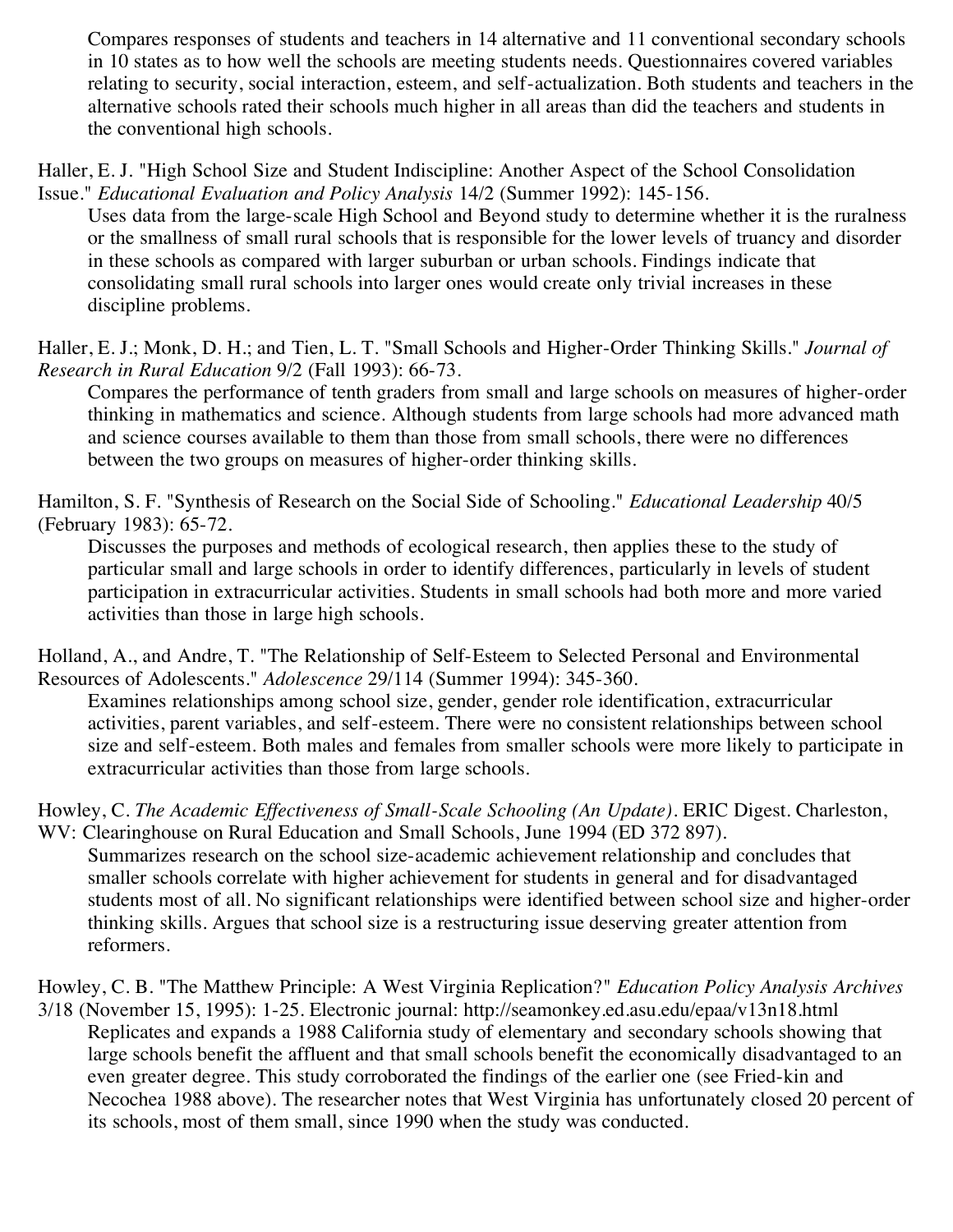Huang, G., and Howley, C. "Mitigating Disadvantage: Effects of Small-Scale Schooling on Student Achievement in Alaska." *Journal of Research in Rural Education* 9/3 (Winter 1993): 137-149.

Examines data on more than 13,000 Alaska fourth, sixth, and eighth graders who had been in the same school district for at least four years in relation to school size and socioeconomic status. Disadvantaged students in small schools significantly outperformed those in large schools on the Iowa Test of Basic Skills.

Jewell, R. S. "School and School District Size Relationships: Costs, Results, Minorities, and Private School Enrollments." *Education and Urban Society* 21/2 (February 1989): 140-153.

Compares data on school system size, district size, and school size to other variables including income levels, school costs, minority enrollments, college test scores, graduation rates, teachers' salaries, pupil/teacher ratios, private school enrollments, and tax rates for public education. Finds, among other things, that small schools and districts have higher graduation rates, even after controlling for the proportion of minority students, and that most minority students are enrolled in large schools and districts.

Johnson, S. M. *Teachers at Work: Achieving Success in Our Schools*. New York: Basic Books, 1990. Reports on a study of 115 teachers regarded as "very good" by their principals. Teachers described their experiences and beliefs regarding workplace quality, home-school relations, school governance, pro-fessional growth, and other topics. One finding: teachers in small schools had much more influence on the ways their schools functioned than teachers in large schools.

Kershaw, C. A., and Blank, M. A. *Student and Educator Perceptions of the Impact of an Alternative School Structure*. Paper presented at the Annual Meeting of the American Educational Research Association, Atlanta, GA, April 1993 (ED 360 729).

Reviews literature on alternative school programs and reports the results of a study on the effects of one alternative school. The perceptions of students, teachers, counselors, and an administrator are reported and compared with conditions at the larger "base" schools that student subjects had also attended. Respondents felt the smaller, more structured, and more personable environment of the alternative school was beneficial to students.

Levine, D. U., and Sherk, J. K. *Effective Implementation of a Comprehension-Improvement Approach in Secondary Schools*. Kansas City, MO: Center for the study of Metropolitan Problems in Education, Missouri University, May 1990 (ED 327 830).

Depicts activities undertaken to improve students' reading comprehension at several urban secondary schools, including eight schools-within-schools for low-achieving students in grade 9. Participating teachers used local variations of a program intended to help them acquire and use comprehensionimprovement strategies. Teacher surveys revealed positive results, including gains in reading comprehension, at all participating schools.

Lindsay, P. "The Effect of High School Size on Student Participation, Satisfaction, and Attendance." *Educational Evaluation and Policy Analysis* 4/1 (Spring 1982): 57-65.

Looks at the relationship between school size and the attendance, participation levels, and satisfaction of high school seniors across the U.S. Even after adjusting for the effects of setting, SES, and academic ability, smaller school size was found to be positively related to all three dependent variables for both girls and boys.

McGanney, M. L.; Mei, D. M.; and Rosenblum, J. *Ninth Grade Houses: The Program and Its Impact in New York City Public High Schools*. Paper presented at the Annual Meeting of the American Educational Research Association, San Francisco, CA, March 1989 (ED 306 284).

Presents information on the implementation of ninth-grade house plans in 97 New York high schools.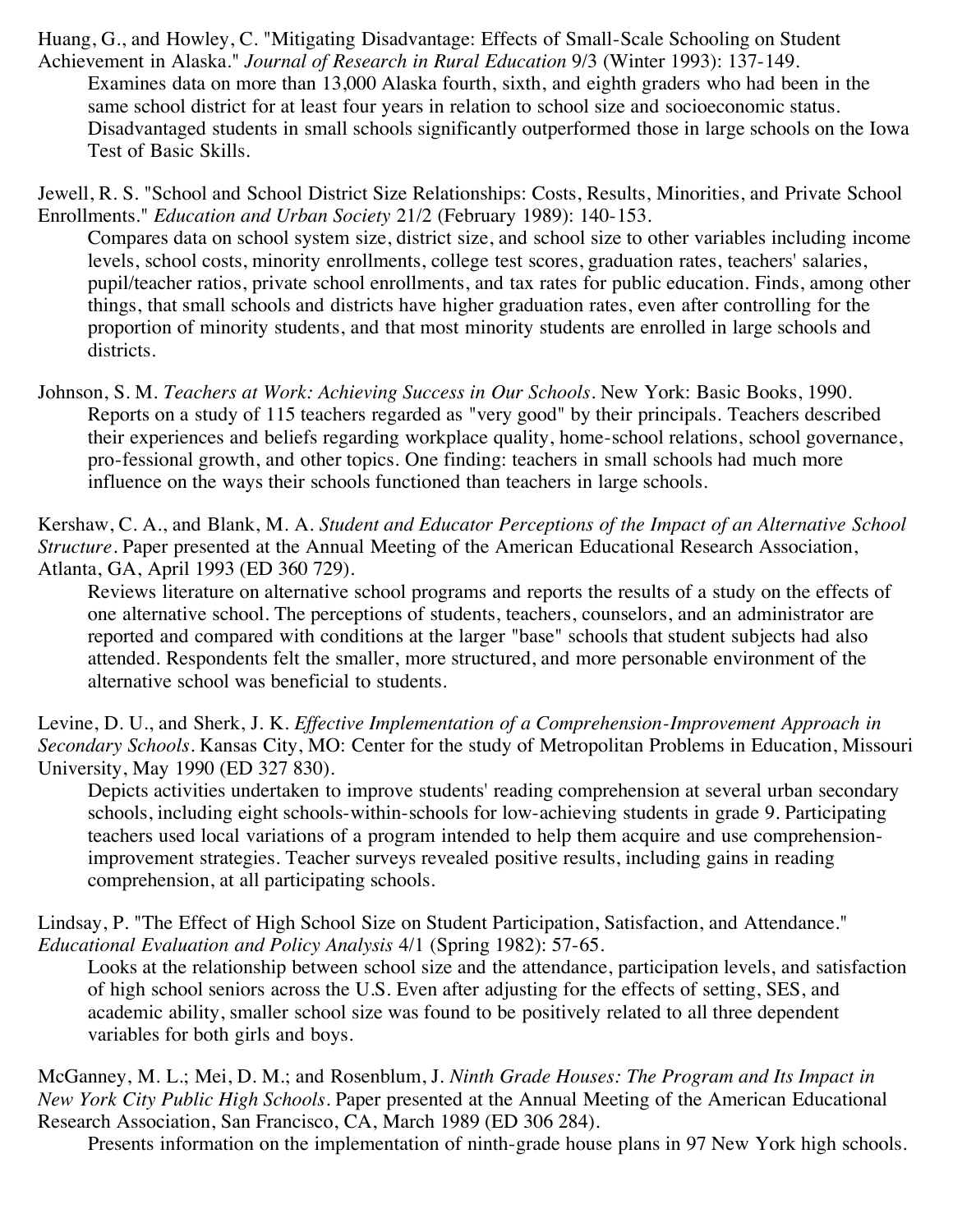Participating teachers and administrators had favorable views toward the program, and the attendance rates of participating students was better than that of a comparison group. Includes recommendations for program continuation.

McGuire, K. "School Size: The Continuing Controversy." *Education and Urban Society* 21/2 (February 1989): 164-174.

Discusses biases and other flaws in the methods usually used to determine the relationship between school size and cost, and between school size and educational quality. Speculates that factors other than size itself—such as whether students engage in active or passive learning—are the main determinants of educational success.

McKenzie, P. *The Distribution of School Size: Some Cost Implications*. Paper presented at the Annual Meeting of the American Educational Research Association, Montreal, Quebec, Canada, April 1983 (ED 232 256).

Remarks that many analyses of the school size-cost relationship are simplistic and do not yield useful information. Discusses and provides mathematical formula for the dispersion-cost relationship, which reveals that average per pupil costs decline up to a point as enrollment increases, reach a minimum, and then rise with further school enrollment size increases.

Melnick, S. A.; Shibles, M. R.; Gable, R. K.; and Grzymkowski, V. *A Comparative Study of the Relationships between School District Size and Selected Indicators of Educational Quality*. Hartford, CT: Connecticut Association of School Administrators, Small/Rural Schools Committee, February 1986 (ED 305 215).

Compares small schools and large, non-urban schools in Connecticut in terms of costs, staffing, curriculum, achievement, attendance, dropouts, and graduate preparation. No significant differences were found on most measures, but large schools were found to offer more advanced courses and have higher percentages of students continuing to higher education, and smaller schools had a larger teacher-student ratio.

Merritt, R. "The Effect of Enrollment and School Organization on the Dropout Rate." *Phi Delta Kappan* 65/3 (November 1983): 224.

Presents findings from a study of dropout rates at 272 secondary schools in Mississippi. Larger schools (those with 400 or more students) had higher dropout rates than smaller schools, unless the grade levels served are taken into account. Large schools serving grades 7-12 had significantly lower dropout rates than those serving only 9-12 or 10-12, presumably because students experience fewer transitions.

Miller, J. W.; Ellsworth, R.; and Howell, J. "Public Elementary Schools Which Deviate from the Traditional SES-Achievement Relationship." *Educational Research Quarterly* 10/3 (1986): 31-50.

Reports the results of a study that sought to identify reasons that elementary schools exhibit reading achievement that is either significantly higher or significantly lower than the socioeconomic levels of the student population would predict. One key finding is that higher-than-expected reading performance was exhibited by low-SES students attending small schools.

Monk, D. H. "Modern Conceptions of Educational Quality and State Policy Regarding Small Schooling Units." In *Source Book on School and District Size, Cost, and Quality*. Minneapolis, MN: Minnesota University, Hubert H. Humphrey Institute of Public Affairs; Oak Brook, IL: North Central Regional Educational Laboratory, 1992, 34-49 (ED 361 160).

Discusses research and contemporary thinking about the relationship between educational quality and the size of schools and school districts. Argues that, despite the trend toward reorganization of small schools and districts into fewer and larger ones, such reorganization does not guarantee improvements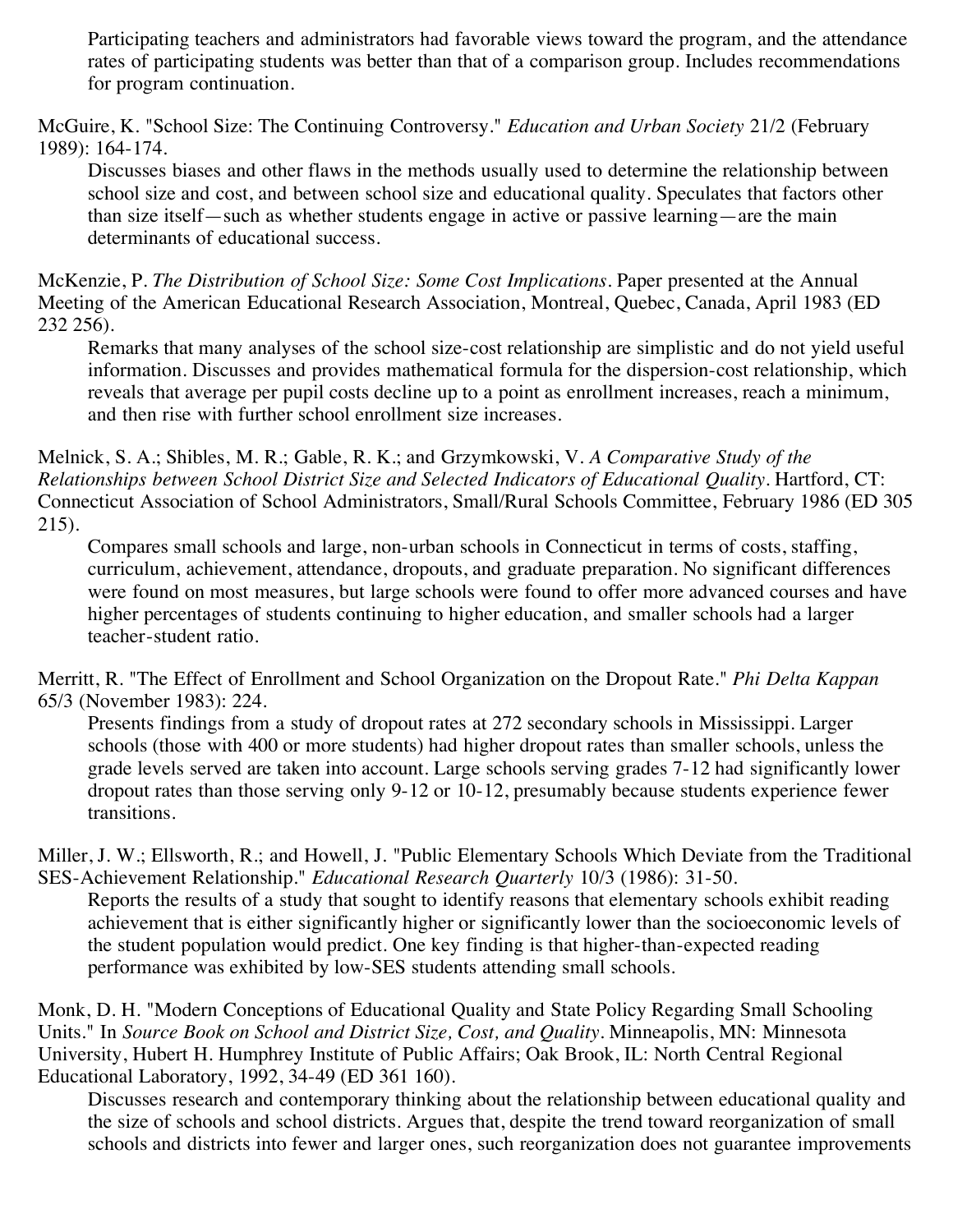in student access to courses or in student outcomes. Encourages policymakers to consider several suggested alternatives to the elimination of small schools and districts.

Monk, D. H. "Secondary School Enrollment and Curricular Comprehensiveness." *Economics of Education Review* 6/2 (1987): 137-150.

Looks at the relationship between school size and the breadth and depth of the curriculum. Finds that increasing school size up to about 400 students tends to bring with it a richer curriculum. For various reasons, increases beyond 400 students do not generally broaden or deepen the curriculum. Recommends maintaining secondary enrollments at the 400-student level.

Monk, D. H., and Haller, E. J. "Predictors of High School Academic Course Offerings: The Role of School Size." *American Educational Research Journal* 30/1 (Spring 1993): 3-21.

Examines relationships among the factors of size, SES, unionization of teachers, setting, and grade configuration on the scope of the high school curriculum. Finds differential effects of size on curriculum owing to the influence of the other factors, suggesting that there is no one optimal high school size.

Monk, D. H., and Kadamus, J. A. "The Reform of School District Organizational Structure." *Advances in Educational Productivity* 5 (1995): 27-47

Discusses issues involved in using research to influence educational policy, describes a process for analysis and decision making regarding district organization, and offers a case study of the events and problems associated with district reorganization in New York State.

Nachtigal, P. "Remapping the Terrain: School Size, Cost, and Quality." In *Source Book on School and District Size, Cost, and Quality*. Minneapolis, MN: Minnesota University, Hubert H. Humphrey Institute of

Public Affairs; Oak Brook, IL: North Central Regional Educational Laboratory, 1992, 52-71 (ED 361 161). Traces research showing that large schools are not necessarily more cost-effective than small schools, nor do they necessarily offer better programs of study. Argues that when small, rural schools engage in community development and community-based learning, what we are accustomed to thinking of as schooling "costs" actually become investments in the community's future.

Pittman, R. B., and Haughwout, P. "Influence of High School Size on Dropout Rate." *Educational Evaluation and Policy Analysis* 9/4 (Winter 1987): 337-343.

Scrutinizes data on 744 high schools to determine the relationship among school size, school climate factors, and the dropout rate. Concluded that large size contributes to the dropout rate indirectly—but dramatically—by lowering the quality of school climate, composed of the variables of cohesion, levels of participation in school activities, interaction with faculty, and magnitude of school problems.

Raze, N. *Instructional Implications for Small Schools: A Review of the Literature*. Redwood City, CA: San Mateo County Office of Education, SMERC Information Center, February 1985 (ED 272 347).

Reviews literature on the relative merits of small and large elementary schools, concluding that, overall, small schools are more desirable, not only in rural settings, but in suburban and urban locales as well. Cites schooling practices that are particularly suited to small school environments, including multiage grouping, team teaching, experiential learning, and parent participation.

Robertson, P. *Reinventing the High School: The Coalition Campus School Project in New York City*. Paper presented at the Annual Meeting of the American Educational Research Association, San Francisco, CA, April 1995.

Discusses the Coalition Campus School Project, which has begun eleven new, small high schools in New York City. Provides data showing that these schools are appreciably lowering their costs by using staff differently than large schools do. Argues that the ultimate cost to society of operating small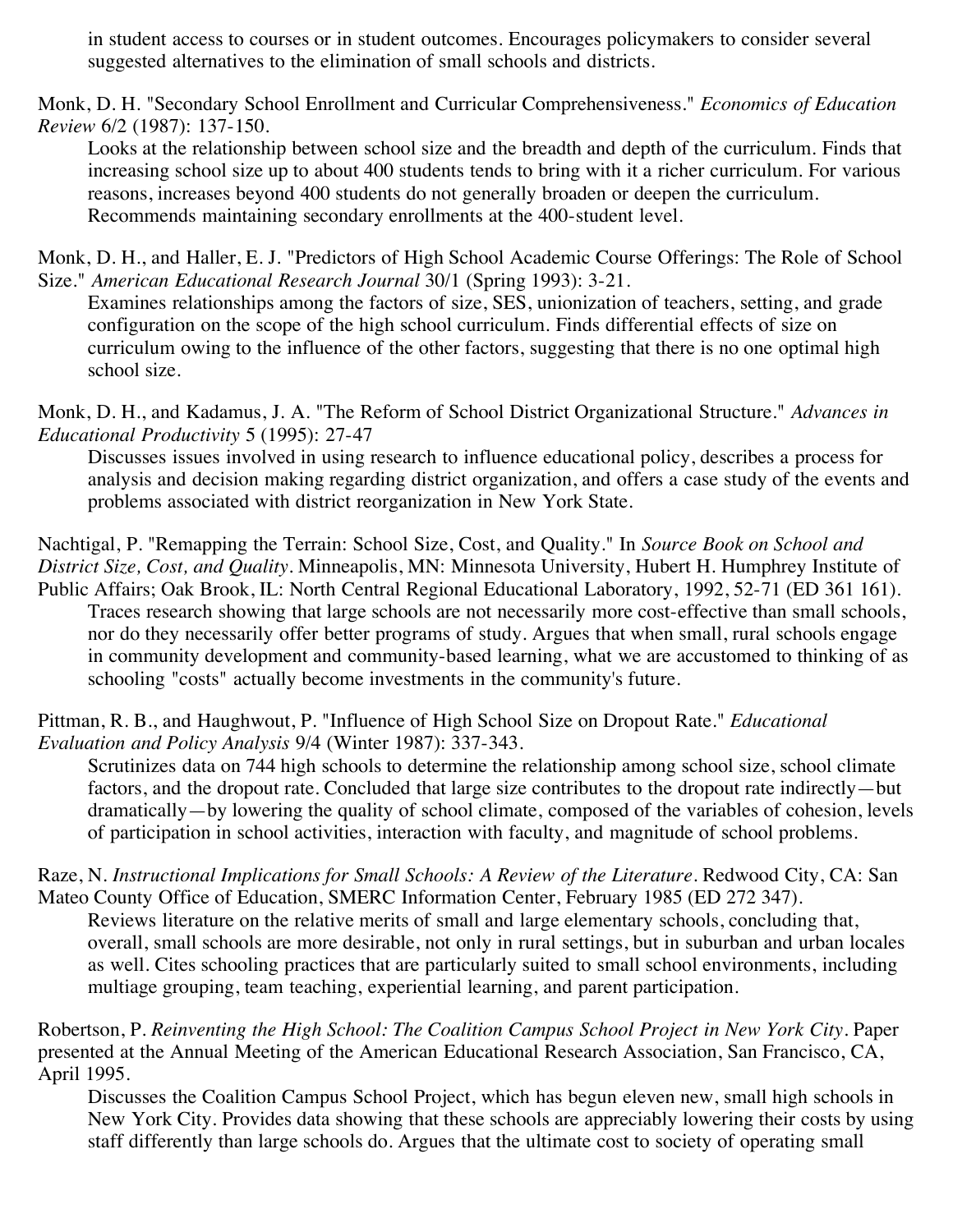schools is probably far lower than operating large ones. This is because the proven positive effects of small schools on students extend into adulthood, increasing their productivity and reducing the likelihood that they will be burdensome to society.

Robinson-Lewis, G. *Summative Evaluation of the School-Within-A-School (SWAS) Program: 1988-1989,*

*1989-1990, 1990-1991*. Kansas City, MO: Kansas City School District, August 1991 (ED 346 203). Presents findings emerging from an evaluation of the Kansas City, Missouri SWAS program for atrisk students in grades 7 and 9. Compared with their performance prior to program participation, SWAS student had higher ITBS scores, high grades, and better attendance. Recommendations for future operations are included.

Rogers, R. G. "Is Bigger Better? Fact or Fad Concerning School District Organization." *ERS Spectrum* 5/4 (Fall 1987): 36-39.

Challenges Illinois State Board of Education's conclusion that large schools offer a better and broader education than small schools. Examines data from small schools in 34 Illinois districts to determine the relationship between secondary school size and curriculum, costs, extracurricular participation, college attendance and success, and dropout rates. Findings in all areas favor small high schools.

Rutter, R. A. *Effects of School as a Community*. Madison, WI: National Center on Effective Secondary Schools, 1988 (ED 313 470).

Identifies qualities of conventional, large secondary schools that make them unsuitable for meeting the needs of at-risk students. Examines more and less successful alternative secondary programs and identifies the qualities of those that are enabling at-risk young people to succeed. Important differences relate to the interpersonal support and individualized attention that are possible in smaller learning environments.

Schoggen, P., and Schoggen, M. "Student Voluntary Participation and High School Size." *Journal of Educational Research* 81/5 (May/June 1988): 288-293.

Examines the relationship between high school size and student participation in voluntary extracurricular activities by reviewing yearbook information on over 10,000 seniors in nonurban settings in New York state. Corroborated results of earlier studies that revealed much higher levels of participation in smaller schools.

Simmons, R. G. "Social Transition and Adolescent Development." *New Directions for Child Development* 37 (Fall 1987): 33-61.

Cites research on the events and particular stresses of adolescent development, especially as they affect disadvantaged students. Discusses adolescent development in relation to research on school structures and sizes. Recommends that young adolescents attend smaller schools—or, if they attend larger schools, that they be placed in "smaller, stable, intimate subgroup environments within the school."

Smith, D. T., and DeYoung, A. J. "Big School vs. Small School: Conceptual, Empirical, and Political Perspectives on the Re-emerging Debate." *Journal of Rural and Small Schools* (Winter 1988): 2-11.

Restates the arguments that have been used in support of consolidating small, predominantly rural schools into larger units, and cites research findings demonstrating that the case for consolidation is unsound. Identifies a range of small-school and -district advantages similar to those cited in other research investigations.

Smith, G. R., and Gregory, T. B. *Major Contrasts in the Social Climates of Two High Schools in the Same Town*. Paper presented at the Annual Meeting of the American Educational Research Association, Washington, DC, April 1987.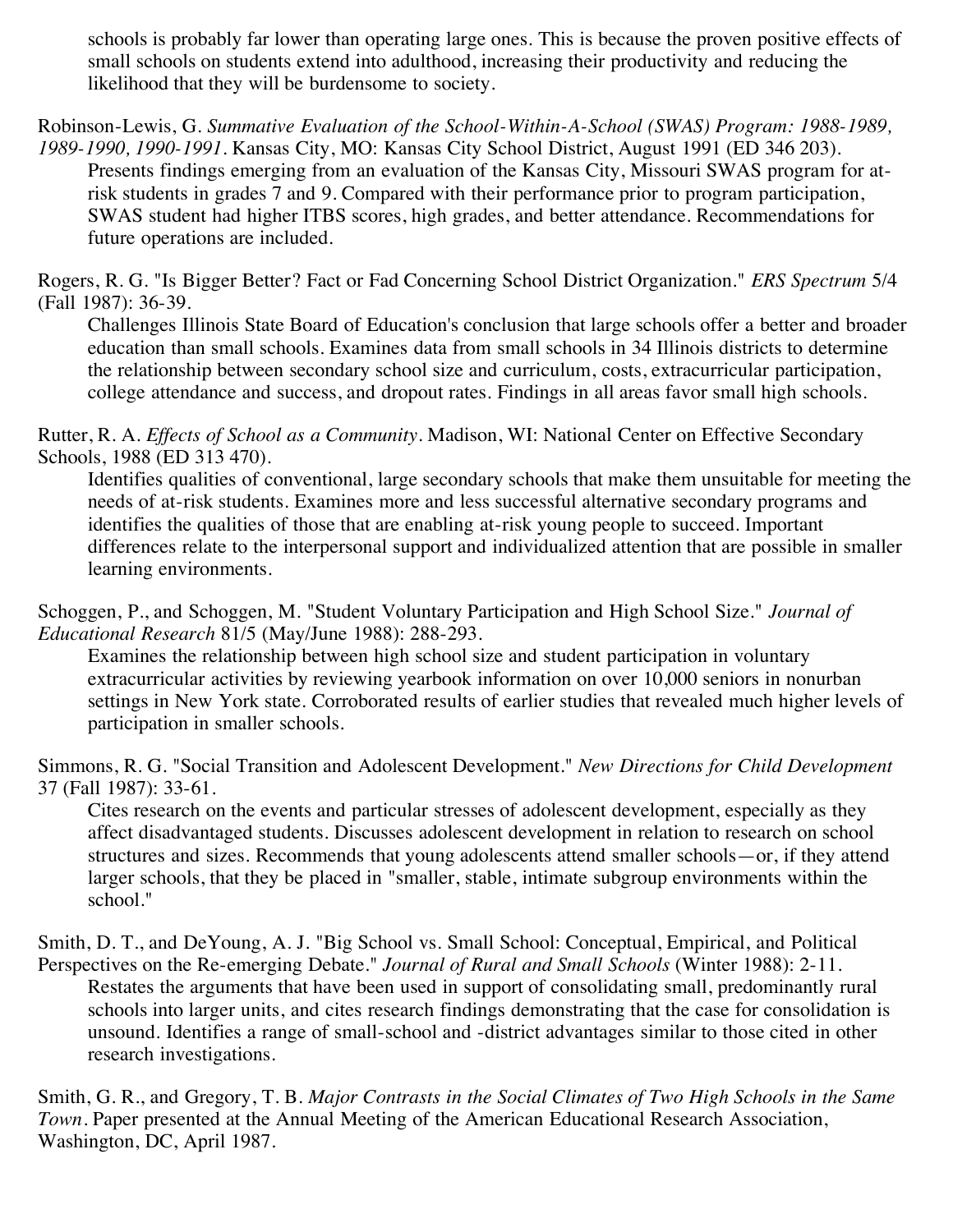Uses a climate assessment instrument, a series of in-depth interviews, and data on student performance to identify differences between a comprehensive high school with 1,000 students and an alternative school with 175 students. The alternative school's teachers and students were much more satisfied than those in the large school and their sense of community was much stronger. The alternative school's students also exhibited higher achievement test scores.

Smith, G. R.; Gregory, T. B.; and Pugh, R. C. "Meeting Student Needs: Evidence for the Superiority of Alternative Schools." *Phi Delta Kappan* 62/8 (April 1981): 561-564.

Investigates the relative opinions of comprehensive and alternative school students and teachers as to how well their schools meet the students' needs in the areas of security, social relationships, esteem (expectations of success), and self-actualization. Alternative schools received much higher ratings than comprehensive schools by both students and teachers, with school size being a "potentially confounding variable" rather than a clear cause of the differences.

Stockard, J., and Mayberry, M. "Resources and School and Classroom Size." Chapter 3 in *Effective Educational Environments*. Newbury Park, CA: Corwin Press, Inc., 1992, 40-58.

Summarizes key documents from the school size literature, ranging from James Conant's The American High School Today to the present. Concludes that some of the assumptions supporting the move to larger and larger high schools are inaccurate and cites research findings in support of small schools and districts.

Stolp, S. "Every School a Community: The Academic Value of Strong Social Bonds Among Staff and Students." *OSSC Bulletin* 39/1 (October 1995): entire issue.

Cites research and case studies demonstrating the beneficial effects of school environments characterized by shared purpose, belongingness, mutual support, and other features of community. Notes that many of these environmental features are best achieved in small schools or small sub-units within schools.

Toenjes, L. A. *Dropout Rates in Texas School Districts: Influences of School Size and Ethnic Group*. Austin, TX: Texas Center for Educational Research, August 1989 (ED 324 783).

Studies data on the largest 21 school districts in Texas to determine the relationship of school size and ethnicity to dropout rates. Whites had the highest dropout rates (compared to blacks and Hispanics), and there was a strong positive relationship between school size and dropout rate.

Walberg, H. J. "On Local Control: Is Bigger Better?" In *Source Book on School and District Size, Cost, and Quality*. Minneapolis, MN: Minnesota University, Hubert H. Humphrey Institute of Public Affairs; Oak Brook, IL: North Central Regional Educational Laboratory, 1992, 118-134 (ED 361 164).

Provides data on increases in the past 50 years of school and district size, reviews literature on the effects of school and district size, and presents findings from an analysis indicating that the higher the percentage of school costs provided by the state, the lower the achievement of students in that state.

Way, J. W. *Evaluation of the School Within a School*, 1984-85. Kansas City, MO: Kansas City School District, August 1985 (287 911).

Investigates the effects of school-within-a-school programs for low-achieving ninth and tenth graders in five secondary schools. Program students compared favorably with comparison students and with their own previous performance on measures of reading achievement, academic self-concept, attitudes toward school, and discipline interruptions. Math performance was superior but not significantly so, and attendance data were confounded.

Welch, J., and McKenna, E. SWAS: *School within a School*. A Middle Level Dropout Intervention Program. North Kingstown, RI: North Kingstown Public Schools, November 1988 (ED 302 919).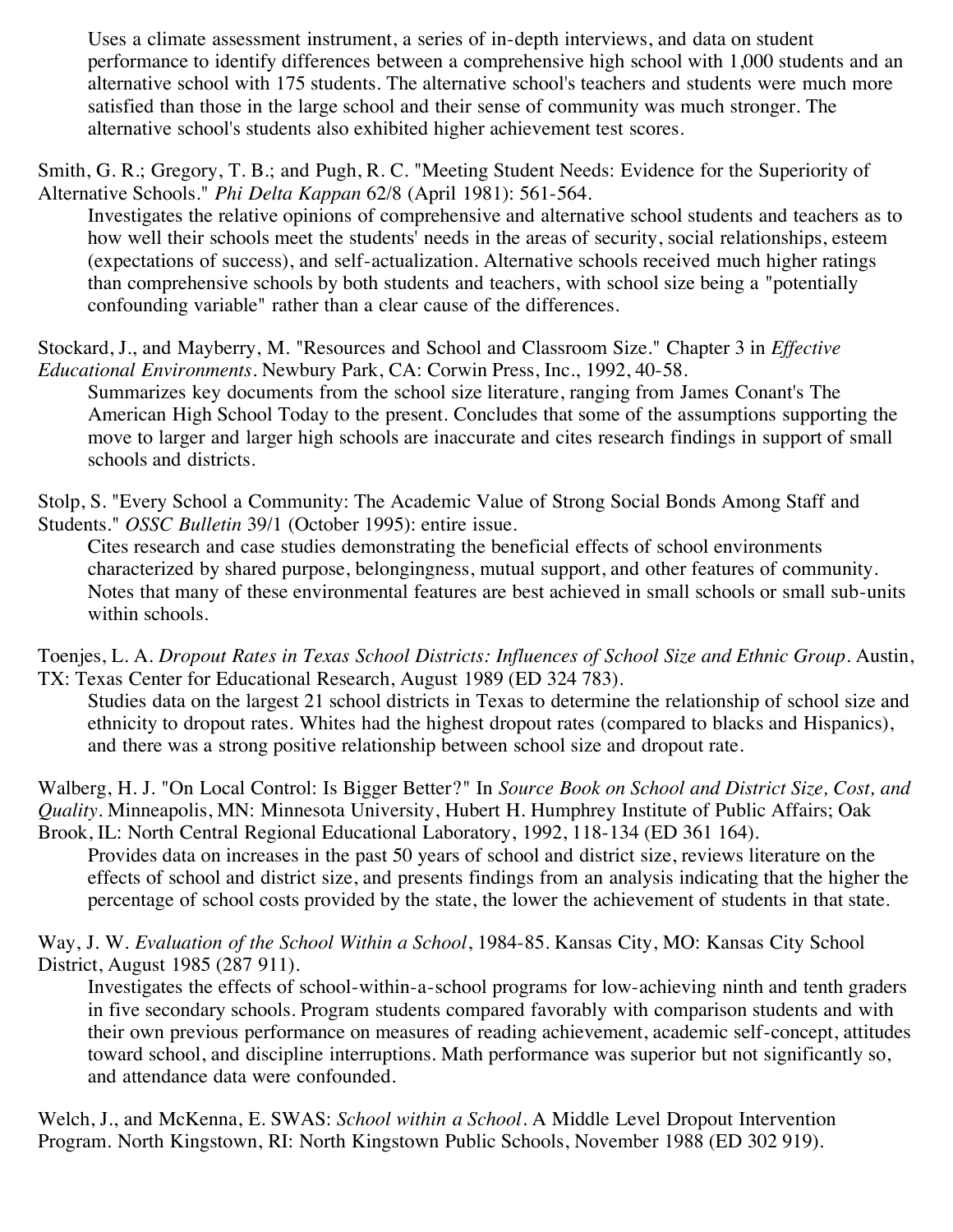Describes the SWAS program serving at-risk middle school students at Davisville Middle School. Program students re-enter the regular Davisville program when their achievement and teacher recommendations warrant doing so. A key components is required parent involvement. During the period studied, 84 percent of participating students had improved grades, and teacher perceptions of student behavior and attitudes were positive.

Williams, D. T. *The Dimensions of Education: Recent Research on School Size*. Working Paper Series. Clemson, SC: Clemson University, Strom Thurmond Institute of Government and Public Affairs, December 1990 (ED 347 006).

Reviews 30 research studies on school size and its relationship to other factors, such as class size and district size. Finds that large schools are not necessarily more cost-effective, nor do they necessarily provide a higher-quality education, than small schools. Quotes extensively from the studies reviewed.

## **General References**

Alberta Department of Education. *Small School/Large School Comparative Analysis*. Edmonton, Alberta: Planning and Research Branch, Alberta Department of Education, October 1984 (ED 257 609).

Discusses the relative merits of small and large schools in Alberta, particularly in the rural communities that make up most of the province. Cites research indicating that there are no significant achievement differences, but finds that small schools are costlier. Supports the continuation of small, rural schools and cites conditions required for quality education in such settings.

Bank Street College of Education, and Public Education Association. *Making Big High Schools Smaller*. A Review of the Implementation of the House Plan in New York City's Most Troubled High Schools. New

York: Bank Street College of Education; Public Education Association, January 1989 (ED 347 212). Reviews the implementation of five ninth grade SWAS units in New York City that focus on dropout prevention. At this early stage, the report does not focus on student outcomes, but rather critiques implementation activities and makes recommendations for improvement. In general, evaluators felt that the SWAS arrangements were too similar to traditional high schools and should have more administrative support, student choice, and flexible scheduling.

Barker, B. O. *The Advantages of Small Schools*. ERIC Digest. Las Cruces, NM: ERIC Clearinghouse on Rural Education and Small Schools, February 1986 (ED 265 988).

Summarizes research on the advantages of small schools (defined as 300 or fewer students) in the areas of student achievement; personal relationships among students, teachers, administrators, parents, and community members; student participation in extracurricular activities; student and staff morale; feasibility of using effective instructional methods; and incidence of discipline problems.

Cawelti, G. "Restructuring Large High Schools to Personalize Learning for All." *ERS Spectrum* 11/3 (Summer 1993): 17-21.

States the generally accepted findings from the school size research—that large schools have negative effects on student attitudes, participation, and achievement. Describes the kinds of structures that are being developed in some large high schools to mitigate those effects: "house plans" or schools-withinschools, special curriculum schools, teacher-adviser programs, and block scheduling.

Cohen, B. P. *The Effects of Crowding on Human Behavior and Student Achievement in Secondary Schools*. Philadelphia, PA: Philadelphia School District, Office of Curriculum and Instruction, 1975 (ED 188 279). Reviews research literature on the differential effects of small and large secondary schools as a prelude to presenting design ideas for an effective secondary school. Found small schools to be superior to large ones in terms of dropouts, student interest and involvement, vandalism, absenteeism, achievement, leadership development and sense of identity.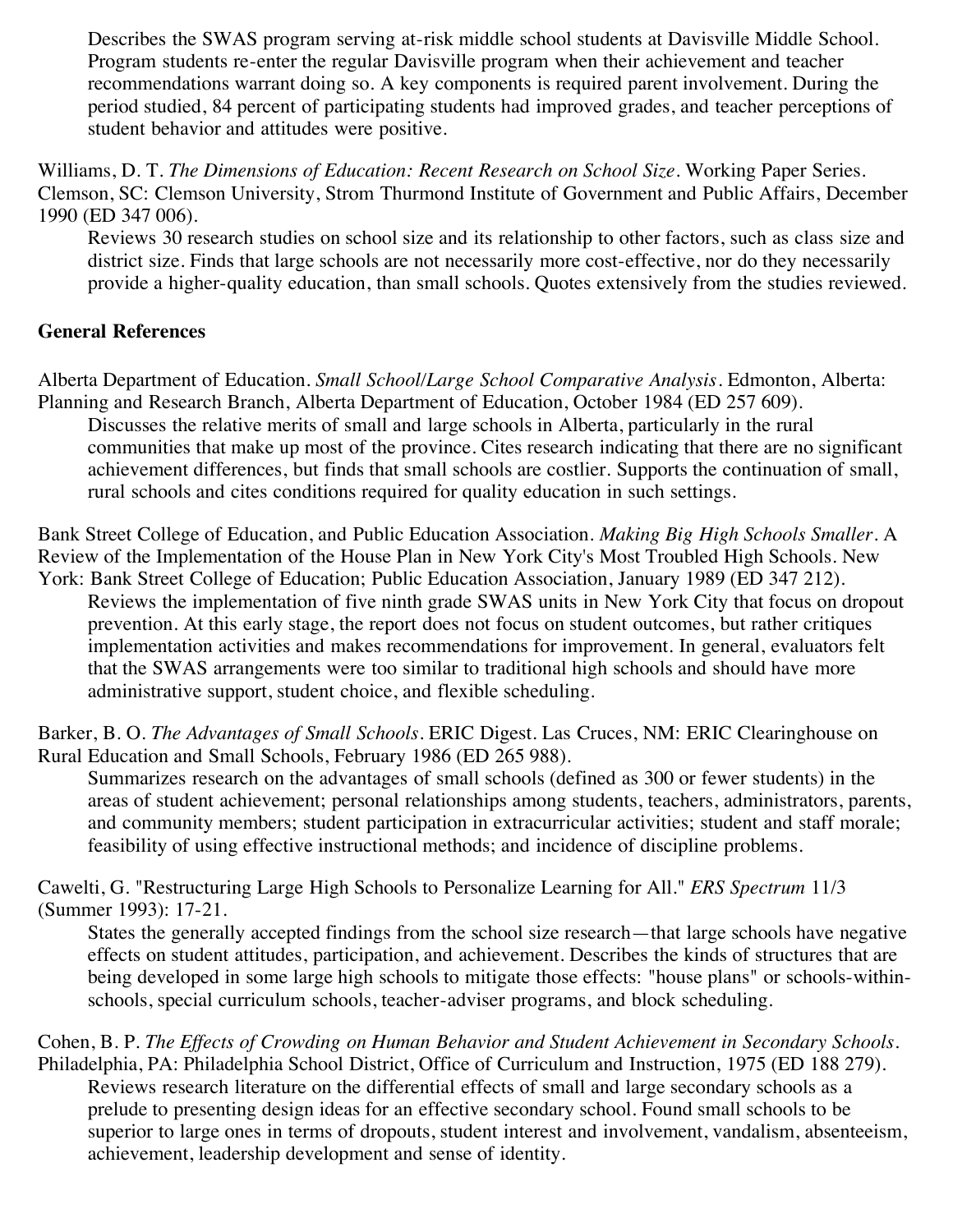Conway, G. E. *Small Scale and School Culture: The Experience of Private Schools*. Charleston, WV: ERIC Clearinghouse on Rural Education and Small Schools, November 1994 (ED 376 996).

Examines school size in relation to educational quality and school culture in private schools. Small size enables private schools to establish shared purposes, personal loyalties, and common sentiments that are often absent from large public schools.

Edington, E. D., and Martellaro, H. C. *Variables Affecting Academic Achievement in New Mexico Schools*. Paper presented at the Annual Meeting of the American Educational Research Association, New Orleans, LA, April 1984 (ED 271 267).

Investigates the relationship between school size and achievement—both with and without considering the influence of other variables—in New Mexico schools over a four-year period. This reports on the same study as Edington and Martellaro (1989-90), above.

Fowler, W. J., Jr. *What Do We Know about School Size? What Should We Know?* Paper presented at the Annual Meeting of the American Educational Research Association, San Francisco, CA, April 1992 (ED 347 675).

Reviews research on the relationship between secondary school size and other variables such as curricular offerings and the student outcomes of achievement attitudes, extracurricular participation, and college behavior. Research indicates that small schools—those with no more than 400 students produce more desirable outcomes in all of these areas than large schools.

Green, G., and Stevens, W. "What Research Says about Small Schools." *The Rural Educator* 10/1 (Fall 1988): 9-14.

Reviews research literature on the effects of school size on levels of student participation in schoolrelated activities and student achievement. Concludes that students in small schools exhibit academic performance at least equal to, and sometimes higher than, those from larger schools and that their levels of participation are considerably higher.

Gregory, T. B., and Smith, G. R. "The Case for Small High Schools." In High Schools as Communities: The Small School Reconsidered. Bloomington, IN: *Phi Delta Kappa*, 1987, 68-85 (ED 278 518).

Summarizes research pointing to the superiority of small high schools over large ones. Findings concern costs, curricular richness, and benefits accruing to teachers and students.

Henderson, H., and Raywid, M. A. "'Small' Revolution in New York City." *Journal of Negro Education* 63/1 (1994): 28-45.

Discusses the development of several dozen new alternative high schools in New York City established largely in response to research indicating that smaller schools serve students—and especially disadvantaged students—better than larger, more compartmentalized and bureaucratized schools.

Howley, C. "Literature Review." In *Sizing up Schooling: A West Virginia Analysis and Critique*.

Unpublished Doctoral Dissertation, West Virginia University, Morgan-town, WV, 1996. Reviews the literature on school size and concludes that size, rather than being a mere "container" for other variables, is a key structural variable in its own right. Asserts that school size interacts with SES in such a way that high- and low-SES student populations will be affected differently by the size of school they attend.

Howley, C. B. *Personal communication*, March 21, 1996.

Calls attention, in a letter accompanying his review draft of the present paper, to the fact that the research on small vs. large schools is more extensive and conclusive than that on SWAS plans. Remarks on the necessity for the SWAS to be a separate entity from the other school(s) in the same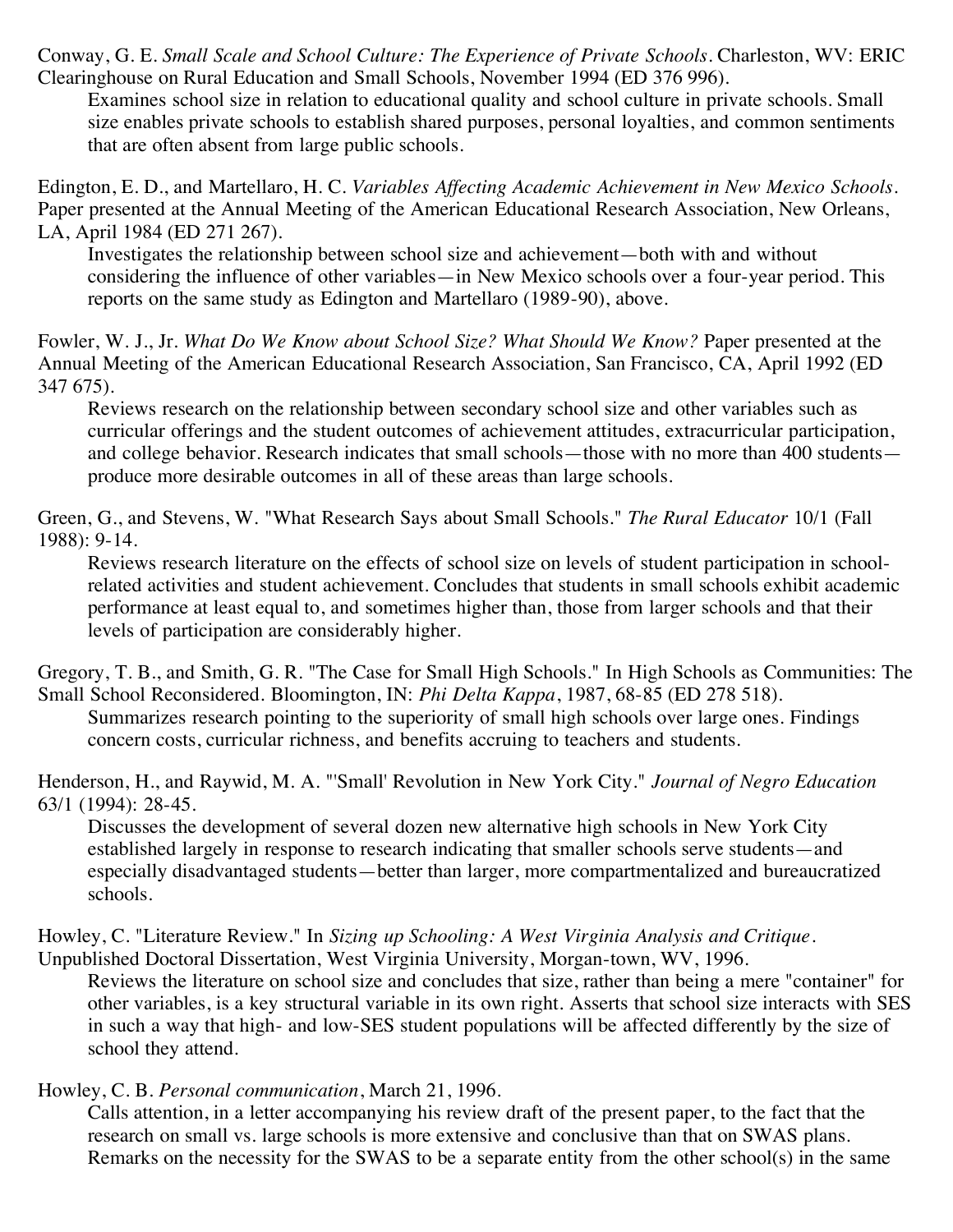building.

Howley, C. B. "Synthesis of the Effects of School and District Size: What Research Says About Achievement in Small Schools and School Districts." *Journal of Rural and Small Schools* 4/1 (Fall 1989): 2-12.

Summarizes the reasoning behind the large-scale school consolidation movement of this century, cites early research on the effects of school size, explains the superiority of more recent research methods, shares the results of methodologically sound school size research, and discusses the implications of these findings for planners. Finds small schools more beneficial to students than large schools in a variety of ways.

Huling, L. "How School Size Affects Student Participation, Alienation." *NASSP Bulletin* 64/438 (October 1980): 13-18.

Reviews research on the relationship of high school size to student participation in cocurricular activities and to student alienation. Reports that large size correlates negatively to participation and positively to alienation, especially for "marginal" students. Recommends that educators and board members consider these findings along with academics, cost, and convenience when making decisions related to school size.

Kearney, J. M. *The Advantages of Small Rural Schools. Final Report to the Idaho Rural School Association*. Moscow, ID: University of Idaho, College of Education, February 1994 (ED 373 934).

Reviews research on small and rural secondary schools, discusses the characteristics of rural education, analyzes Idaho high school data, and presents arguments for and against consolidation of rural schools. Among the findings are that small schools produce achievement outcomes superior to those of larger schools and that minority and at-risk students benefit the most from small school environments.

Lomotey, K., and Swanson, A. D. "Urban and Rural Schools Research: Implications for School Governance." *Education and Urban Society* 21/4 (August 1989): 436-454.

Compares rural schools, typical urban schools, and effective urban schools on many characteristics, including size, nature of student population, achievement, school culture, discipline, administrative leadership, teaching staff, curriculum, and others. Finds that many of the virtues of rural schools are related to their relatively small size.

Lund, D. R.; Smith, J. A.; and Glennon, M. L. "What's Happening in...East Williston, New York?" *Phi Delta Kappan* 64/7 (March 1983): 503-504.

Traces the history of the school-within-a-school at Wheatley School, an alternative secondary program featuring shared decision making, nontraditional teaching methods, and student selfevaluation. Identifies problems encountered, outcomes and recommendations for improvement.

Martellaro, H. C., and Edington, E. *Relationship of School Enrollment Size to Academic Achievement in New Mexico*. Paper presented at the Annual Meeting of the Rural Education Association, Manhattan, KS, October 1983 (ED 234 956).

Reports on the same research study as that summarized in Edington and Martellaro (1984), above.

Meier, D. The Power of their Ideas. *Lessons for America from a Small School in Harlem*. Boston: Beacon Press, 1995.

Describes the history and operation of the highly successful Central Park East, comprised of four public schools which, collectively, serve students in grades K-12, most of whom are low-SES African Americans and Hispanics. The author draws from her CPE experience to argue for a kind of school reform in which all children would attend small schools.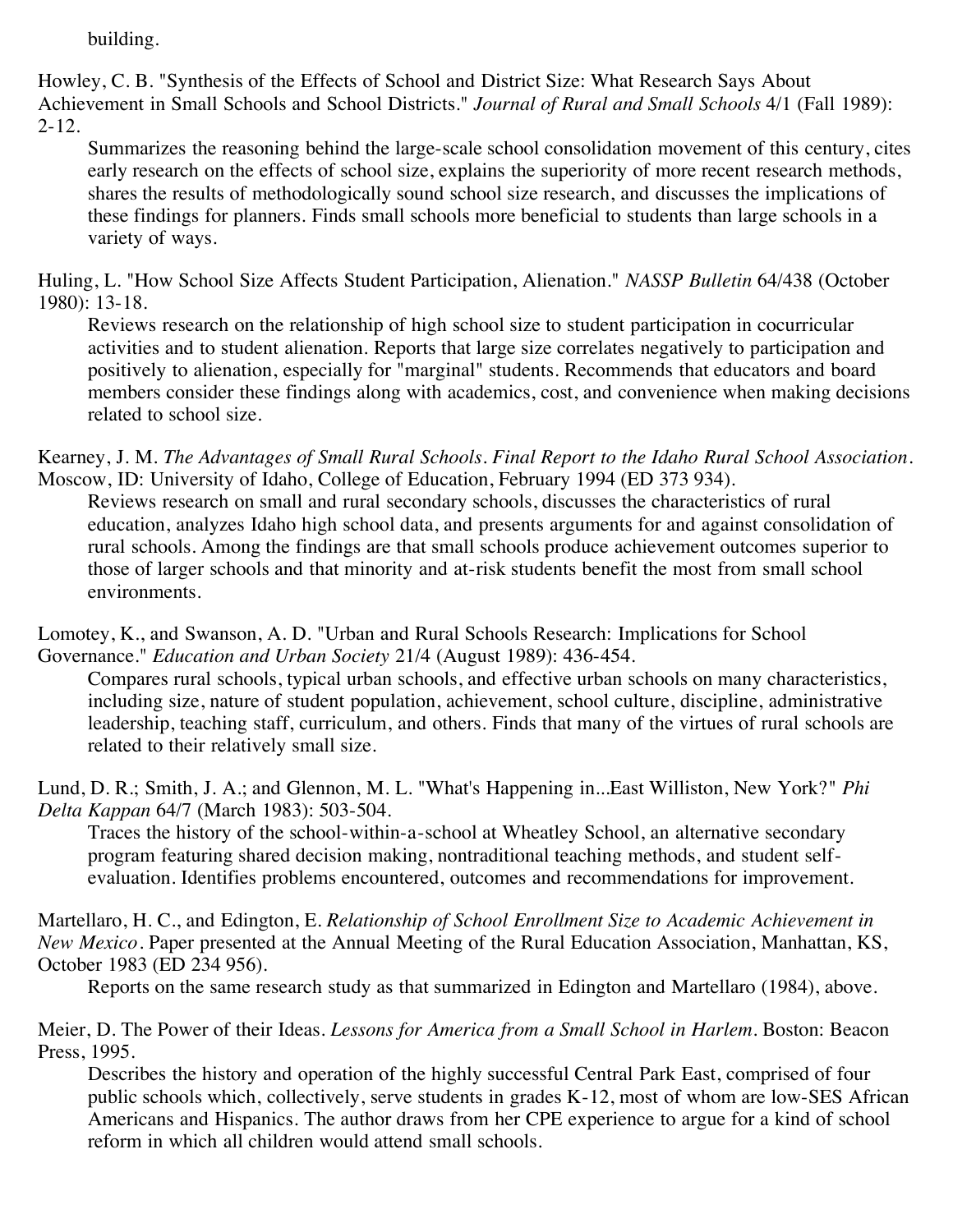Mergendoller, J. R. *To Facilitate or Impede? The Impact of Selected Organizational Features of Secondary Schools on Adolescent Development. Ecological Perspectives for Successful Schooling Practice*. San Francisco: Far West Laboratory for Educational Research and Development; Madison, WI: Wisconsin Center for Education Research, 1982 (ED 233 501).

Presents a theory of adolescent development and reviews research findings in light of the author's theory. Argues that the greater participation levels in smaller schools benefit students' development, because they are able to experience multiple roles, feel needed, and develop friendships with fellow participants.

Nickle, M. N.; Flynt, F. C.; Poynter, S. D.; and Rees, J. A., Jr. "Does it Make a Difference if You Change the Structure? School-within-a-School." *Phi Delta Kappan* 72/2 (October 1990): 148-152.

Describes a SWAS program developed by four teachers in a Springdale, Arkansas high school. Featuring an interdisciplinary program, flexible scheduling, and common planning periods, the program became part of the Coalition of Essential Schools. Students surveyed identified several reasons for preferring the SWAS to "regular" school—less pressure, taking more responsibility for their learning, interrelatedness of learning content, and relevance of the instructional program to "real life."

Ornstein, A. C. "School Size and Effectiveness: Policy Implications." *The Urban Review* 22/3 (September 1990): 239-245.

Gives a brief overview of research findings on the relationship between school size (elementary and secondary) and variables such as cost, curricular richness, and affective characteristics of students. Identifies appropriate elementary school size as 200-600 and appropriate secondary school size as 300-1000.

Oxley, D. "Organizing Schools into Small Units: Alternatives to Homogeneous Grouping." *Phi Delta Kappan* 75/7 (March 1994): 521-526.

Cites research findings about the negative effects of large high schools and the practice of academic tracking as a lead-in to a discussion of the virtues of small units of heterogeneously grouped students at the secondary level. Discusses two schools—one German and one American—which are structured in this way and which focus on successfully educating all of their students.

Parrett, W. H. "Experiences of Alternative Secondary Schools Can Help Rural Schools." *Action in Teacher Education* 4/4 (Winter 1982): 45-49.

Identifies educational practices that have proved effective in alternative schools and recommends that rural schools, which because of their small size can also implement these practices, review and make use of them. Among practices cited are use of adapted materials, attention to students' personal issues, community learning experiences, soliciting student input for learning experiences, and individualizing learning activities.

Piper, P. S. "Schools-Within-A-School: The Kapa'a Elementary School Model." *Educational Innovations in the Pacific* 2/1 (September 1994). (ED 375 469).

Discusses the development and implementation of several subject-area school-within-a-school structures—those focusing on math, science, creative and critical thinking, technology, language arts, etc. Though initial parent, staff, and student attitudes were positive, several problems and their proposed solutions are identified. Recommendations for successful schools-within-schools are included.

Ramirez, A. "Size, Cost, and Quality of Schools and School Districts: A Question of Context." In *Source Book on School and District Size, Cost, and Quality*. Minneapolis, MN: Minnesota University, Hubert H. Humphrey Institute of Public Affairs; Oak Brook, IL: North Central Regional Educational Laboratory, 1992,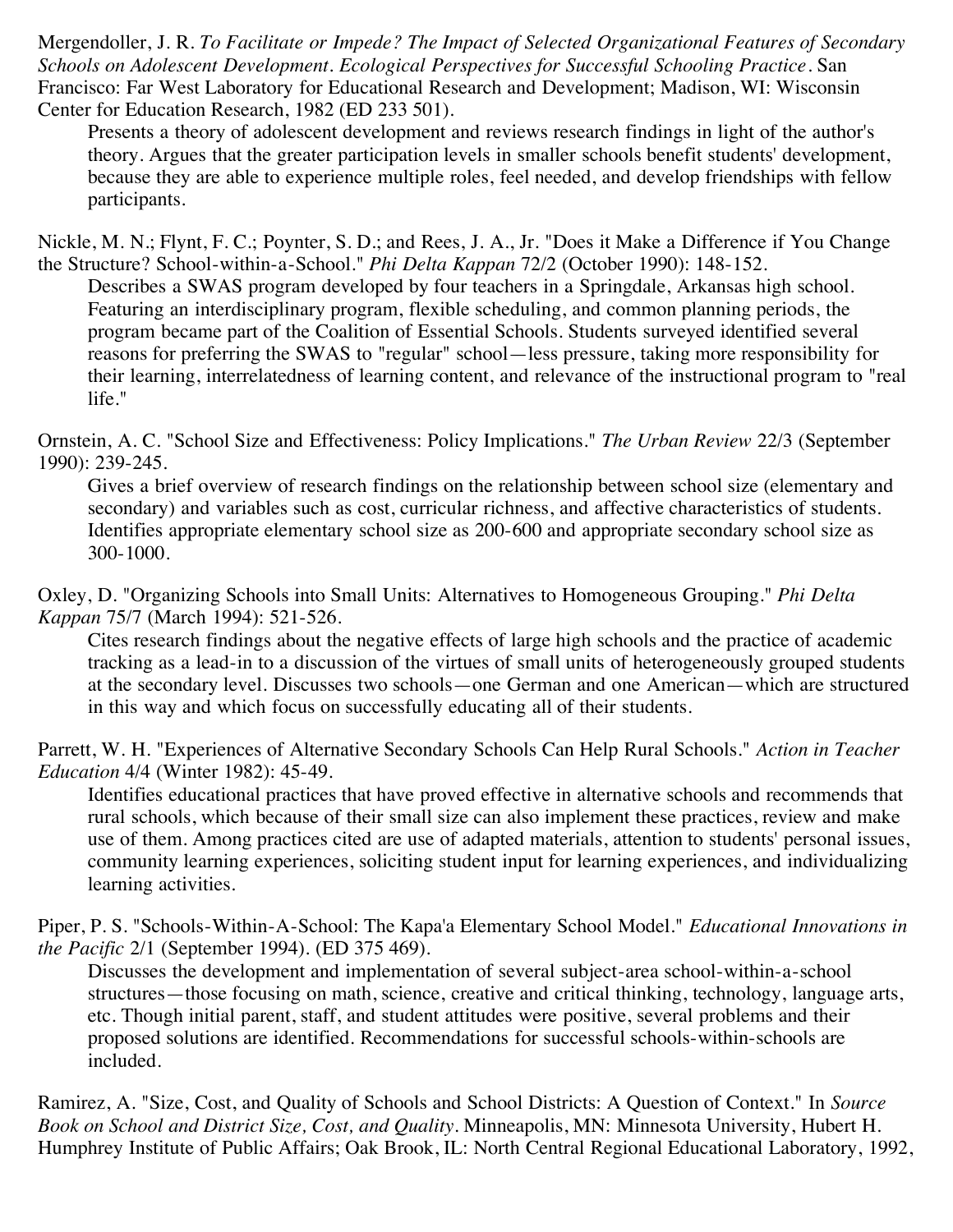72-93 (ED 361 162).

Reviews literature on the relationship between school and district size on one hand, and course offerings, teacher qualifications, student behavior, student participation, and school climate on the other. Concludes that size per se is unrelated to student achievement and that the organization of classrooms—"the basic unit of contact"—is the key element of a schools' success or failure.

Raywid, M. A. "Family Choice Arrangements in Public Schools: A Review of the Literature." *Review of Educational Research* 55/4 (Winter 1985): 435-467.

Reviews the history of family choice opportunities in public schools and discusses the range of motives behind families' exercise of school choice. Describes several choice models, including alternative schools and SWAS plans.

Rogers, B. "Small Is Beautiful." In *Source Book on School and District Size, Cost, and Quality*. Minneapolis, MN: Minnesota University, Hubert H. Humphrey Institute of Public Affairs; Oak Brook, IL: North Central Regional Educational Laboratory, 1992, 96-116 (ED 361 163).

Cites research findings regarding the advantages of small secondary schools and illustrates these with anecdotal reports gathered from participating schools in the Coalition for Essential Schools. Discusses reasons the vision of the large, "comprehensive" high school is unsuitable for meeting the needs of today's students.

Sergiovanni, T. J. *Organizations or Communities? Changing the Metaphor Changes the Theory*. Paper presented at the Annual Meeting of the American Educational Research Association, Atlanta, GA, April 1993 (ED 376 008).

Argues that we should regard schools as communities, rather than regarding them as organizations. Because communities focus more on the personal and interpersonal than do organizations, this shift brings with it several implications, including the need to move away from bureaucratic authority, change school structures, and decrease school size.

Sparkes, R. L., and McIntire, W. G. "Community and School Size as Factors in the Job Satisfaction of Principals in Newfoundland and Labrador." *Journal of Rural and Small Schools* 2/3 (Spring 1988): 11-15. Reports findings from a survey of over 400 principals in Newfoundland and Labrador on measures of job satisfaction, and correlates these with school and community size. Principals of large schools (those with 16 or more teachers) in large communities (those with populations over 1,500) exhibited greater professional satisfaction than those in smaller schools and/or communities. Recommendations include better recruitment procedures and professional development activities for principals of small schools.

Stevens, N. G., and Peltier, G. L. "A Review of Research on Small-School Student Participation in Extracurricular Activities." *Journal of Research in Rural Education* 10/2 (Fall 1994): 116-120. Cites research on the beneficial effects of attending small schools, including greater participation in extracurricular activities, leadership opportunities, learning motivation, and feelings of being needed and valued. Effects of greater participation in school activities were found to be long-lasting.

Swanson, A. D. "The Matter of Size: A Review of the Research on Relationships between School and District Size, Pupil Achievement and Cost." *Research in Rural Education* 5/2 (Spring 1988): 1-8. Reviews research on the relative merits of small and large schools and school districts, giving consideration to both the achievement and affective qualities outcomes of students in different settings. Findings include that smaller schools foster more positive student attitudes and interpersonal relationships and are not so deficient in their range of curricular offerings as was once believed.

Walberg, H. J., and Walberg, H. J., III. "Losing Local Control." *Educational Researcher* 23/5 (June/July